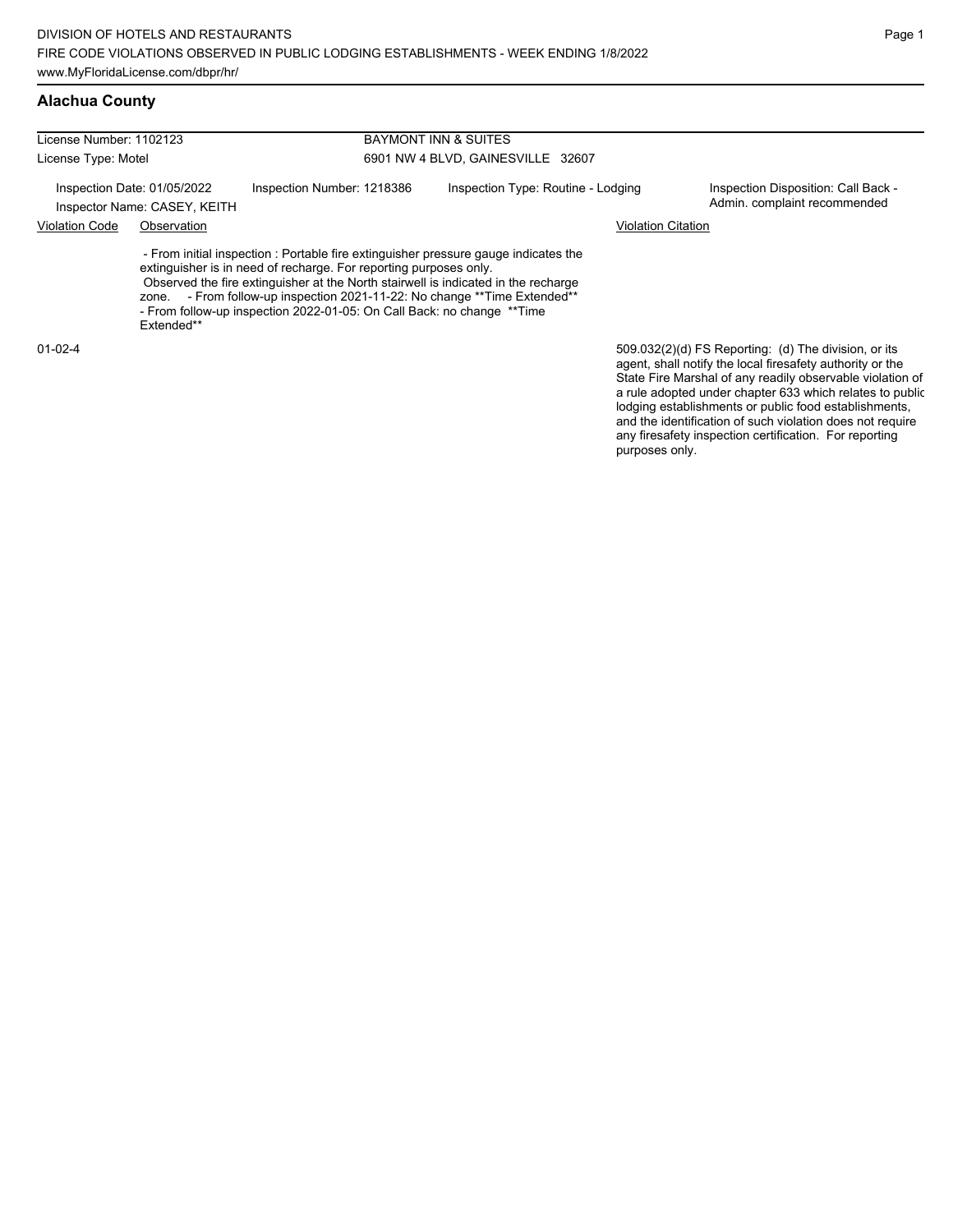## **Bradford County**

| License Number: 1400002                                     |             |                                                                                                                                                                         | <b>MAGNOLIA PROPERTIES</b>         |                           |                                                                                                                                                                                                                                                                                                 |  |  |
|-------------------------------------------------------------|-------------|-------------------------------------------------------------------------------------------------------------------------------------------------------------------------|------------------------------------|---------------------------|-------------------------------------------------------------------------------------------------------------------------------------------------------------------------------------------------------------------------------------------------------------------------------------------------|--|--|
| License Type: Hotel                                         |             |                                                                                                                                                                         | 137 N WALNUT ST, STARKE 320913224  |                           |                                                                                                                                                                                                                                                                                                 |  |  |
| Inspection Date: 01/06/2022<br>Inspector Name: BIAVA, GRANT |             | Inspection Number: 1160439                                                                                                                                              | Inspection Type: Routine - Lodging |                           | Inspection Disposition: Warning<br>Issued                                                                                                                                                                                                                                                       |  |  |
| <b>Violation Code</b>                                       | Observation |                                                                                                                                                                         |                                    | <b>Violation Citation</b> |                                                                                                                                                                                                                                                                                                 |  |  |
|                                                             |             | Smoke detector/alarm in guest room/unit damaged as to appear to be<br>inoperable. For reporting purposes only.<br>Multiple missing/damaged smoke detectors in hallways. |                                    |                           |                                                                                                                                                                                                                                                                                                 |  |  |
| 04-03-4                                                     |             |                                                                                                                                                                         |                                    |                           | 509.032(2)(d) FS Reporting: The division, or its agent,<br>shall notify the local firesafety authority or the State Fire<br>Marshal of any readily observable violation of a rule<br>adopted under chapter 633 which relates to public<br>lodging establishments or public food establishments, |  |  |

and the identification of such violation does not require any firesafety inspection certification. For reporting

purposes only.

Page 2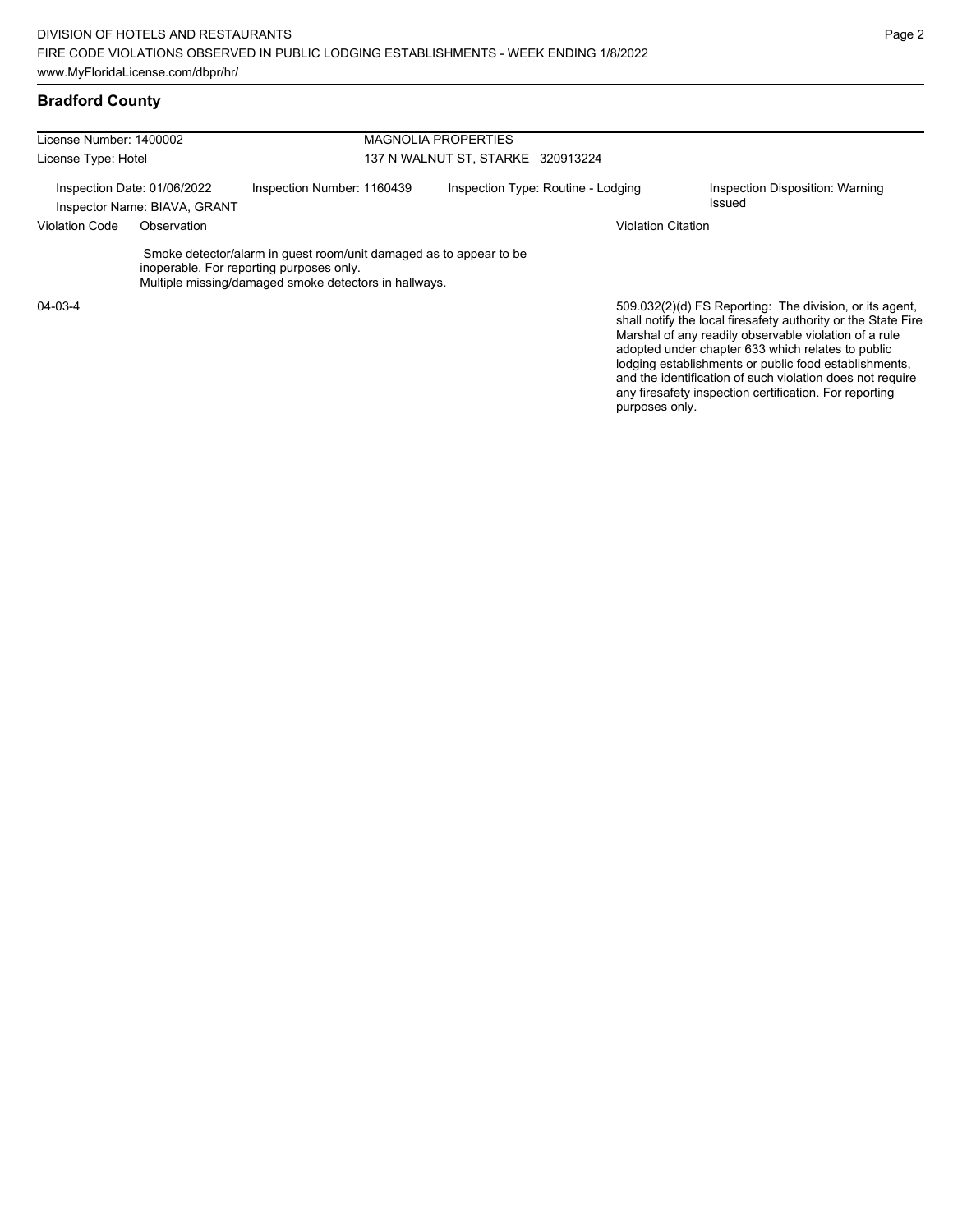#### **Broward County**

| License Number: 1621488                                                                    |                | <b>EON FLAGLER VILLAGE</b><br>421 NE 6TH STREET, FORT LAUDERDALE 33304   |                                                  |  |                                           |                                                                                                                                                                                                                                            |
|--------------------------------------------------------------------------------------------|----------------|--------------------------------------------------------------------------|--------------------------------------------------|--|-------------------------------------------|--------------------------------------------------------------------------------------------------------------------------------------------------------------------------------------------------------------------------------------------|
| License Type: Apartment                                                                    |                |                                                                          |                                                  |  |                                           |                                                                                                                                                                                                                                            |
| Inspection Number: 1533885<br>Inspection Date: 01/07/2022<br>Inspector Name: BRANN, JUSTIN |                |                                                                          | Inspection Type: Lodging-Licensing<br>Inspection |  | Inspection Disposition: Warning<br>Issued |                                                                                                                                                                                                                                            |
| <b>Violation Code</b><br>Observation                                                       |                |                                                                          |                                                  |  | <b>Violation Citation</b>                 |                                                                                                                                                                                                                                            |
|                                                                                            | purposes only. | Electrical wires hanging from exit sign. PH2 by elevators. For reporting |                                                  |  |                                           |                                                                                                                                                                                                                                            |
| $07-01-4$                                                                                  |                |                                                                          |                                                  |  |                                           | 509.032(2)(d) FS Reporting: (d) The division, or its<br>agent, shall notify the local firesafety authority or the<br>State Fire Marshal of any readily observable violation of<br>a rule adopted under chapter 633 which relates to public |

lodging establishments or public food establishments, and the identification of such violation does not require any firesafety inspection certification. For reporting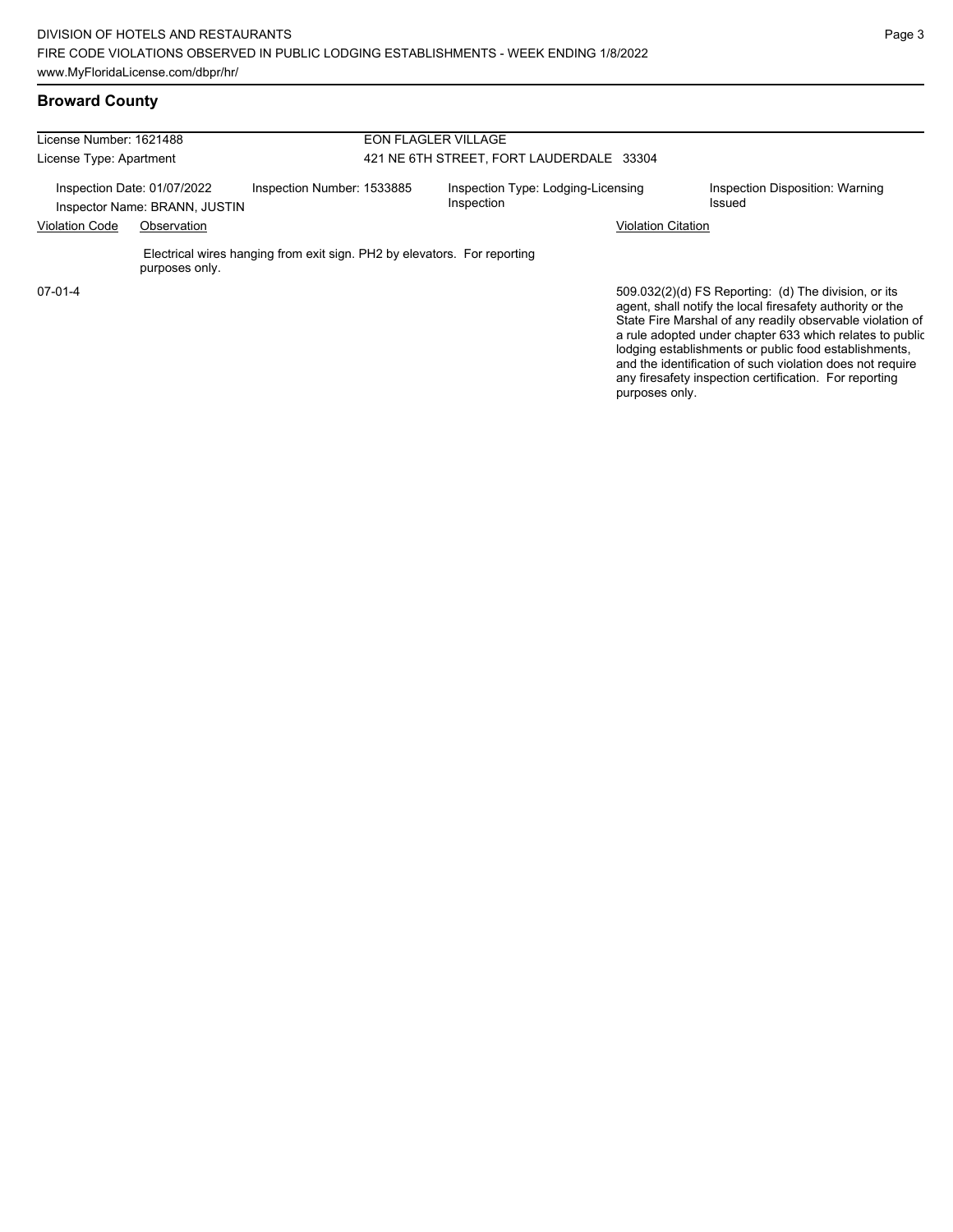| License Number: 2330615              |                                                              |                                                                         |  | <b>MARTHAS APARTMENTS</b>                                                             |                           |                                                                                                                                                                                                                                                                                                                                                                                                                                                                                                                                                                                                                                                                                                  |
|--------------------------------------|--------------------------------------------------------------|-------------------------------------------------------------------------|--|---------------------------------------------------------------------------------------|---------------------------|--------------------------------------------------------------------------------------------------------------------------------------------------------------------------------------------------------------------------------------------------------------------------------------------------------------------------------------------------------------------------------------------------------------------------------------------------------------------------------------------------------------------------------------------------------------------------------------------------------------------------------------------------------------------------------------------------|
| License Type: Apartment              |                                                              | 805 E. 3 AVE, HIALEAH 33010                                             |  |                                                                                       |                           |                                                                                                                                                                                                                                                                                                                                                                                                                                                                                                                                                                                                                                                                                                  |
|                                      | Inspection Date: 01/05/2022<br>Inspector Name: PRIETO, EDGAR | Inspection Number: 1515514                                              |  | Inspection Type: Routine - Lodging                                                    |                           | Inspection Disposition: Inspection<br>Completed - No Further Action                                                                                                                                                                                                                                                                                                                                                                                                                                                                                                                                                                                                                              |
| <b>Violation Code</b>                | Observation                                                  |                                                                         |  |                                                                                       | <b>Violation Citation</b> |                                                                                                                                                                                                                                                                                                                                                                                                                                                                                                                                                                                                                                                                                                  |
|                                      |                                                              |                                                                         |  |                                                                                       |                           |                                                                                                                                                                                                                                                                                                                                                                                                                                                                                                                                                                                                                                                                                                  |
|                                      |                                                              | recharge. For reporting purposes only. Located between units #4 and #5. |  | Portable fire extinguisher pressure gauge indicates the extinguisher is in need of    |                           |                                                                                                                                                                                                                                                                                                                                                                                                                                                                                                                                                                                                                                                                                                  |
| $01 - 02 - 4$                        |                                                              |                                                                         |  |                                                                                       | purposes only.            | 509.032(2)(d) FS Reporting (d) The division, or its<br>agent, shall notify the local firesafety authority or the<br>State Fire Marshal of any readily observable violation of<br>a rule adopted under chapter 633 which relates to public<br>lodging establishments or public food establishments,<br>and the identification of such violation does not require<br>any firesafety inspection certification. For reporting                                                                                                                                                                                                                                                                        |
| License Number: 2322655              |                                                              |                                                                         |  | SONESTA SELECT MIAMI LAKES                                                            |                           |                                                                                                                                                                                                                                                                                                                                                                                                                                                                                                                                                                                                                                                                                                  |
| License Type: Motel                  |                                                              |                                                                         |  | 15700 NW 77 CT, MIAMI LAKES 33016                                                     |                           |                                                                                                                                                                                                                                                                                                                                                                                                                                                                                                                                                                                                                                                                                                  |
|                                      | Inspection Date: 01/06/2022<br>Inspector Name: CRUZ, EDGAR   | Inspection Number: 1221536                                              |  | Inspection Type: Routine - Lodging                                                    |                           | Inspection Disposition: Warning<br><b>Issued</b>                                                                                                                                                                                                                                                                                                                                                                                                                                                                                                                                                                                                                                                 |
| <b>Violation Code</b><br>Observation |                                                              |                                                                         |  | <b>Violation Citation</b>                                                             |                           |                                                                                                                                                                                                                                                                                                                                                                                                                                                                                                                                                                                                                                                                                                  |
|                                      | purposes only.                                               |                                                                         |  | No boiler certificate or insurance inspector's boiler report available. For reporting |                           |                                                                                                                                                                                                                                                                                                                                                                                                                                                                                                                                                                                                                                                                                                  |
| 08-03-4                              |                                                              |                                                                         |  |                                                                                       |                           | 61C-1.004(10) FAC and 509.032(2)(d) FS Reporting:<br>61C-1.004(10) The insurance inspector's boiler report is<br>required annually for power boilers and high<br>pressure/high temperature boilers and biannually for low<br>pressure steam or vapor heating boilers. 509.032(2)(d)<br>The division, or its agent, shall notify the local firesafety<br>authority or the State Fire Marshal of any readily<br>observable violation of a rule adopted under chapter 63.<br>which relates to public lodging establishments or public<br>food establishments, and the identification of such<br>violation does not require any firesafety inspection<br>certification. For reporting purposes only. |
| License Number: 2329374              |                                                              |                                                                         |  | TOWNEPLACE SUITES MIAMI AIRPORT                                                       |                           |                                                                                                                                                                                                                                                                                                                                                                                                                                                                                                                                                                                                                                                                                                  |
| License Type: Hotel                  |                                                              |                                                                         |  | 4021 NW 11TH ST, MIAMI 33126                                                          |                           |                                                                                                                                                                                                                                                                                                                                                                                                                                                                                                                                                                                                                                                                                                  |
|                                      | Inspection Date: 01/05/2022<br>Inspector Name: PRIETO, EDGAR | Inspection Number: 1161085                                              |  | Inspection Type: Routine - Lodging                                                    |                           | Inspection Disposition: Warning<br>Issued                                                                                                                                                                                                                                                                                                                                                                                                                                                                                                                                                                                                                                                        |
| Violation Code                       | Observation                                                  |                                                                         |  |                                                                                       | <b>Violation Citation</b> |                                                                                                                                                                                                                                                                                                                                                                                                                                                                                                                                                                                                                                                                                                  |
|                                      | purposes only. **Repeat Violation**                          |                                                                         |  | Trouble/alarm light illuminated on the fire alarm control panel. For reporting        |                           |                                                                                                                                                                                                                                                                                                                                                                                                                                                                                                                                                                                                                                                                                                  |
| 04-01-4                              |                                                              |                                                                         |  |                                                                                       | purposes only.            | 509.032(2)(d) FS Reporting: The division, or its agent,<br>shall notify the local firesafety authority or the State Fire<br>Marshal of any readily observable violation of a rule<br>adopted under chapter 633 which relates to public<br>lodging establishments or public food establishments,<br>and the identification of such violation does not require<br>any firesafety inspection certification. For reporting                                                                                                                                                                                                                                                                           |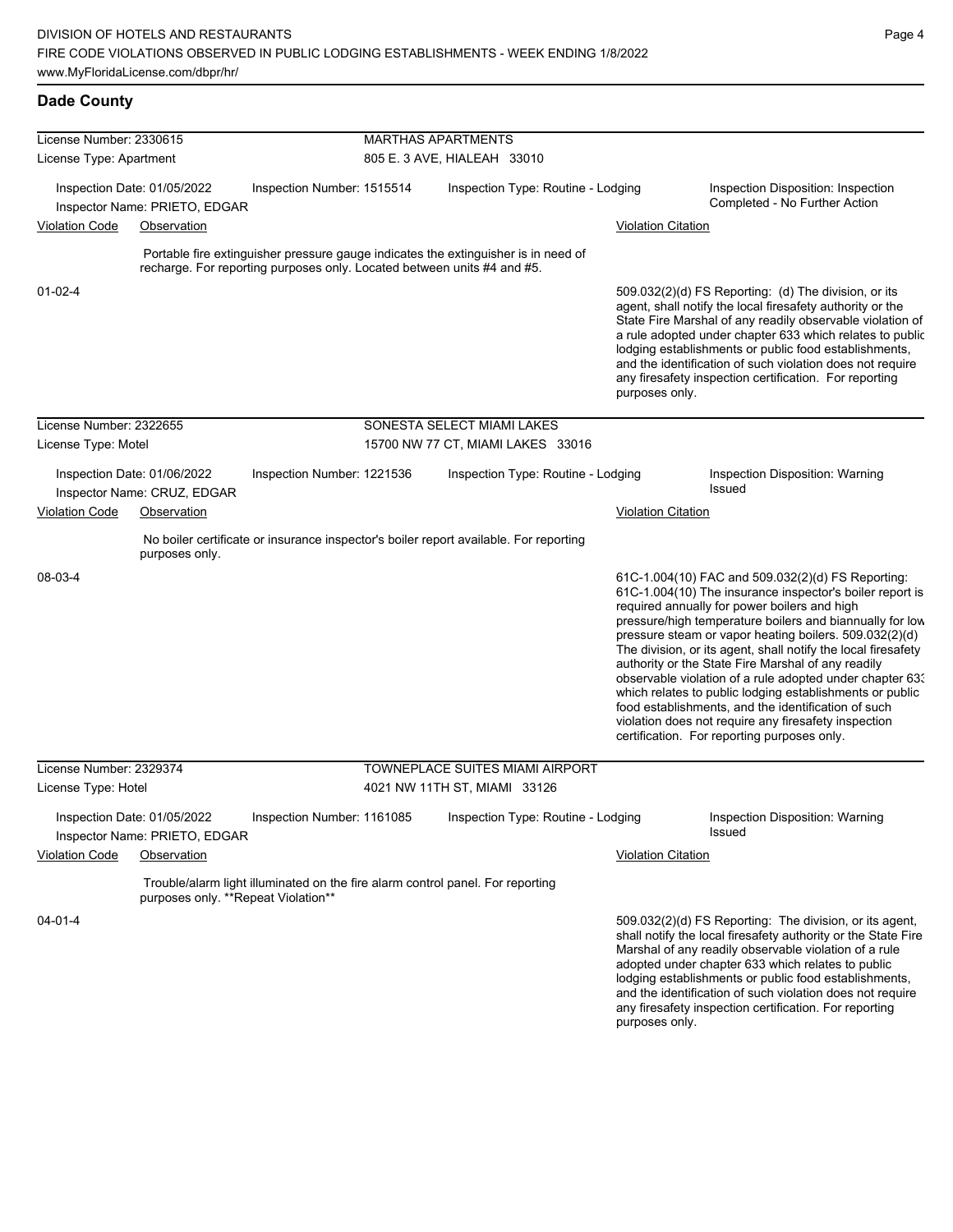| License Number: 2310557 |                                                                 |                                                                              | 1330 MIAMI CORP           |                                                                                     |                           |                                                                                                                                                                                                                                                                                                                                                                                                                            |  |  |
|-------------------------|-----------------------------------------------------------------|------------------------------------------------------------------------------|---------------------------|-------------------------------------------------------------------------------------|---------------------------|----------------------------------------------------------------------------------------------------------------------------------------------------------------------------------------------------------------------------------------------------------------------------------------------------------------------------------------------------------------------------------------------------------------------------|--|--|
| License Type: Apartment |                                                                 |                                                                              | 1544 SW 3 ST, MIAMI 33129 |                                                                                     |                           |                                                                                                                                                                                                                                                                                                                                                                                                                            |  |  |
|                         | Inspection Date: 12/28/2021<br>Inspector Name: CABANAS, NATALIE | Inspection Number: 1517553                                                   |                           | Inspection Type: Routine - Lodging                                                  |                           | Inspection Disposition: Inspection<br>Completed - No Further Action                                                                                                                                                                                                                                                                                                                                                        |  |  |
| Violation Code          | Observation                                                     |                                                                              |                           |                                                                                     | <b>Violation Citation</b> |                                                                                                                                                                                                                                                                                                                                                                                                                            |  |  |
|                         | only. Observed next to unit 5.                                  | Portable fire extinguisher obstructed/not accessible. For reporting purposes |                           |                                                                                     |                           |                                                                                                                                                                                                                                                                                                                                                                                                                            |  |  |
| 01-05-4                 |                                                                 |                                                                              |                           |                                                                                     | purposes only.            | 509.032(2)(d) FS Reporting: (d) The division, or its<br>agent, shall notify the local firesafety authority or the<br>State Fire Marshal of any readily observable violation of<br>a rule adopted under chapter 633 which relates to public<br>lodging establishments or public food establishments,<br>and the identification of such violation does not require<br>any firesafety inspection certification. For reporting |  |  |
| License Number: 2301725 |                                                                 |                                                                              | LHC JOSE MARTI LLC        |                                                                                     |                           |                                                                                                                                                                                                                                                                                                                                                                                                                            |  |  |
| License Type: Apartment |                                                                 |                                                                              |                           | 937 SW 5 ST, MIAMI 33130                                                            |                           |                                                                                                                                                                                                                                                                                                                                                                                                                            |  |  |
|                         | Inspection Date: 12/29/2021<br>Inspector Name: CABANAS, NATALIE | Inspection Number: 1533869                                                   |                           | Inspection Type: Complaint Full                                                     |                           | Inspection Disposition: Administrative<br>complaint recommended                                                                                                                                                                                                                                                                                                                                                            |  |  |
| <b>Violation Code</b>   | Observation                                                     |                                                                              |                           |                                                                                     | Violation Citation        |                                                                                                                                                                                                                                                                                                                                                                                                                            |  |  |
|                         |                                                                 | Portable fire extinguisher obstructed/not accessible. For reporting purposes |                           | only. Observed fire extinguisher next to unit 18 blocked by discarded refrigerator. |                           |                                                                                                                                                                                                                                                                                                                                                                                                                            |  |  |
| 01-05-4                 |                                                                 |                                                                              |                           |                                                                                     | purposes only.            | 509.032(2)(d) FS Reporting: (d) The division, or its<br>agent, shall notify the local firesafety authority or the<br>State Fire Marshal of any readily observable violation of<br>a rule adopted under chapter 633 which relates to public<br>lodging establishments or public food establishments,<br>and the identification of such violation does not require<br>any firesafety inspection certification. For reporting |  |  |
| 01-06-4                 |                                                                 |                                                                              |                           |                                                                                     | purposes only.            | 509.032(2)(d) FS Reporting: (d) The division, or its<br>agent, shall notify the local firesafety authority or the<br>State Fire Marshal of any readily observable violation of<br>a rule adopted under chapter 633 which relates to public<br>lodging establishments or public food establishments,<br>and the identification of such violation does not require<br>any firesafety inspection certification. For reporting |  |  |
| License Number: 2310414 |                                                                 |                                                                              |                           | 1027 SW 3 STREET LLC                                                                |                           |                                                                                                                                                                                                                                                                                                                                                                                                                            |  |  |
| License Type: Apartment |                                                                 |                                                                              |                           | 1027 SW 3 ST, MIAMI 33130                                                           |                           |                                                                                                                                                                                                                                                                                                                                                                                                                            |  |  |
|                         | Inspection Date: 01/07/2022<br>Inspector Name: CABANAS, NATALIE | Inspection Number: 1517452                                                   |                           | Inspection Type: Routine - Lodging                                                  |                           | Inspection Disposition: Inspection<br>Completed - No Further Action                                                                                                                                                                                                                                                                                                                                                        |  |  |
| <b>Violation Code</b>   | Observation                                                     |                                                                              |                           |                                                                                     | <b>Violation Citation</b> |                                                                                                                                                                                                                                                                                                                                                                                                                            |  |  |
|                         | only.                                                           | Portable fire extinguisher obstructed/not accessible. For reporting purposes |                           |                                                                                     |                           |                                                                                                                                                                                                                                                                                                                                                                                                                            |  |  |
| 01-05-4                 | Observed by unit 3 and 8.                                       |                                                                              |                           |                                                                                     | purposes only.            | 509.032(2)(d) FS Reporting: (d) The division, or its<br>agent, shall notify the local firesafety authority or the<br>State Fire Marshal of any readily observable violation of<br>a rule adopted under chapter 633 which relates to public<br>lodging establishments or public food establishments,<br>and the identification of such violation does not require<br>any firesafety inspection certification. For reporting |  |  |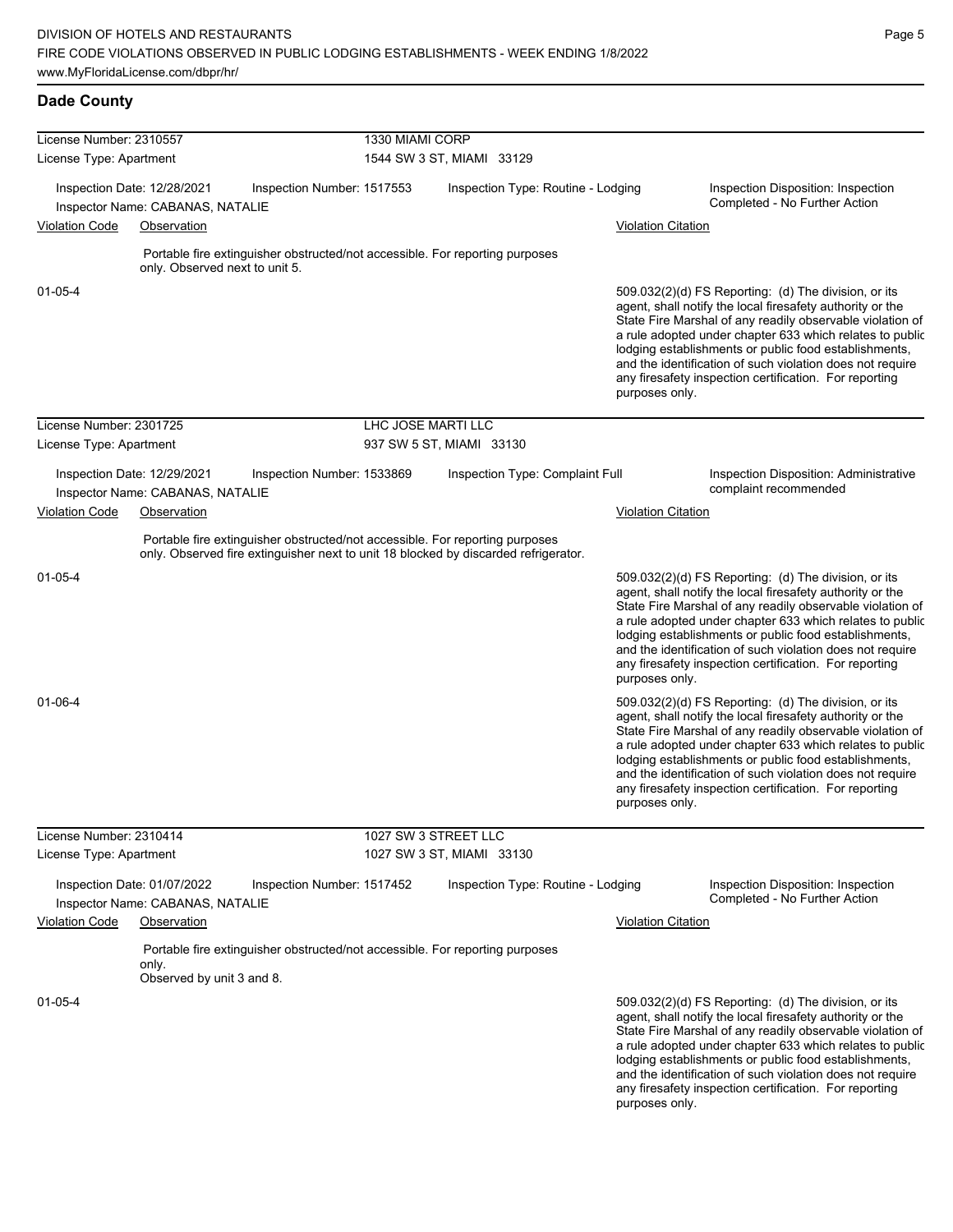| License Number: 2329607 |                                                                 |                                                                                                                                   | MIRAMAR PARTNERS LLC      |                                                                                |                           |                                                                                                                                                                                                                                                                                                                                                                                                                                                                                                                                                                                                                                                                                                  |  |  |
|-------------------------|-----------------------------------------------------------------|-----------------------------------------------------------------------------------------------------------------------------------|---------------------------|--------------------------------------------------------------------------------|---------------------------|--------------------------------------------------------------------------------------------------------------------------------------------------------------------------------------------------------------------------------------------------------------------------------------------------------------------------------------------------------------------------------------------------------------------------------------------------------------------------------------------------------------------------------------------------------------------------------------------------------------------------------------------------------------------------------------------------|--|--|
| License Type: Apartment |                                                                 |                                                                                                                                   | 1023 SW 6 ST, MIAMI 33130 |                                                                                |                           |                                                                                                                                                                                                                                                                                                                                                                                                                                                                                                                                                                                                                                                                                                  |  |  |
|                         |                                                                 |                                                                                                                                   |                           |                                                                                |                           |                                                                                                                                                                                                                                                                                                                                                                                                                                                                                                                                                                                                                                                                                                  |  |  |
|                         | Inspection Date: 12/29/2021<br>Inspector Name: CABANAS, NATALIE | Inspection Number: 1514569                                                                                                        |                           | Inspection Type: Routine - Lodging                                             |                           | Inspection Disposition: Administrative<br>complaint recommended                                                                                                                                                                                                                                                                                                                                                                                                                                                                                                                                                                                                                                  |  |  |
| <b>Violation Code</b>   | Observation                                                     |                                                                                                                                   |                           |                                                                                | Violation Citation        |                                                                                                                                                                                                                                                                                                                                                                                                                                                                                                                                                                                                                                                                                                  |  |  |
|                         | purposes only.                                                  | Trouble/alarm light illuminated on the fire alarm control panel. For reporting                                                    |                           |                                                                                |                           |                                                                                                                                                                                                                                                                                                                                                                                                                                                                                                                                                                                                                                                                                                  |  |  |
| $04 - 01 - 4$           |                                                                 |                                                                                                                                   |                           |                                                                                | purposes only.            | 509.032(2)(d) FS Reporting: The division, or its agent,<br>shall notify the local firesafety authority or the State Fire<br>Marshal of any readily observable violation of a rule<br>adopted under chapter 633 which relates to public<br>lodging establishments or public food establishments,<br>and the identification of such violation does not require<br>any firesafety inspection certification. For reporting                                                                                                                                                                                                                                                                           |  |  |
| License Number: 2329190 |                                                                 |                                                                                                                                   | <b>EPIC HOTEL</b>         |                                                                                |                           |                                                                                                                                                                                                                                                                                                                                                                                                                                                                                                                                                                                                                                                                                                  |  |  |
| License Type: Hotel     |                                                                 |                                                                                                                                   |                           | 270 BISCAYNE BLVD WAY, MIAMI 33131                                             |                           |                                                                                                                                                                                                                                                                                                                                                                                                                                                                                                                                                                                                                                                                                                  |  |  |
|                         | Inspection Date: 01/06/2022                                     | Inspection Number: 1162087                                                                                                        |                           | Inspection Type: Routine - Lodging                                             |                           | Inspection Disposition: Warning                                                                                                                                                                                                                                                                                                                                                                                                                                                                                                                                                                                                                                                                  |  |  |
|                         | Inspector Name: HENLEY, LATONYA                                 |                                                                                                                                   |                           |                                                                                |                           | Issued                                                                                                                                                                                                                                                                                                                                                                                                                                                                                                                                                                                                                                                                                           |  |  |
| Violation Code          | Observation                                                     |                                                                                                                                   |                           |                                                                                | <b>Violation Citation</b> |                                                                                                                                                                                                                                                                                                                                                                                                                                                                                                                                                                                                                                                                                                  |  |  |
|                         |                                                                 | Trouble/alarm light illuminated on the fire alarm control panel. For reporting<br>purposes only. Observed in the security office. |                           |                                                                                |                           |                                                                                                                                                                                                                                                                                                                                                                                                                                                                                                                                                                                                                                                                                                  |  |  |
| $04 - 01 - 4$           |                                                                 |                                                                                                                                   |                           |                                                                                | purposes only.            | 509.032(2)(d) FS Reporting: The division, or its agent,<br>shall notify the local firesafety authority or the State Fire<br>Marshal of any readily observable violation of a rule<br>adopted under chapter 633 which relates to public<br>lodging establishments or public food establishments,<br>and the identification of such violation does not require<br>any firesafety inspection certification. For reporting                                                                                                                                                                                                                                                                           |  |  |
| 08-01-4                 |                                                                 |                                                                                                                                   |                           |                                                                                |                           | 61C-1.004(10) FAC and 509.032(2)(d) FS Reporting:<br>61C-1.004(10) The insurance inspector's boiler report is<br>required annually for power boilers and high<br>pressure/high temperature boilers and biannually for low<br>pressure steam or vapor heating boilers. 509.032(2)(d)<br>The division, or its agent, shall notify the local firesafety<br>authority or the State Fire Marshal of any readily<br>observable violation of a rule adopted under chapter 63.<br>which relates to public lodging establishments or public<br>food establishments, and the identification of such<br>violation does not require any firesafety inspection<br>certification. For reporting purposes only. |  |  |
| License Number: 2317578 |                                                                 |                                                                                                                                   |                           | SEVENTH STREET PARTNERS                                                        |                           |                                                                                                                                                                                                                                                                                                                                                                                                                                                                                                                                                                                                                                                                                                  |  |  |
| License Type: Apartment |                                                                 |                                                                                                                                   |                           | 467 NW 8 ST, MIAMI 33136                                                       |                           |                                                                                                                                                                                                                                                                                                                                                                                                                                                                                                                                                                                                                                                                                                  |  |  |
|                         | Inspection Date: 01/04/2022                                     | Inspection Number: 1523613                                                                                                        |                           | Inspection Type: Routine - Lodging                                             |                           | Inspection Disposition: Inspection<br>Completed - No Further Action                                                                                                                                                                                                                                                                                                                                                                                                                                                                                                                                                                                                                              |  |  |
| <b>Violation Code</b>   | Inspector Name: HENLEY, LATONYA<br>Observation                  |                                                                                                                                   |                           |                                                                                | <b>Violation Citation</b> |                                                                                                                                                                                                                                                                                                                                                                                                                                                                                                                                                                                                                                                                                                  |  |  |
|                         |                                                                 | extinguisher. For reporting purposes only. By unit 12 ** Repeat Violation**                                                       |                           | Portable fire extinguisher locked in a box with no means of access to the fire |                           |                                                                                                                                                                                                                                                                                                                                                                                                                                                                                                                                                                                                                                                                                                  |  |  |
| 01-06-4                 |                                                                 |                                                                                                                                   |                           |                                                                                | purposes only.            | 509.032(2)(d) FS Reporting: (d) The division, or its<br>agent, shall notify the local firesafety authority or the<br>State Fire Marshal of any readily observable violation of<br>a rule adopted under chapter 633 which relates to public<br>lodging establishments or public food establishments,<br>and the identification of such violation does not require<br>any firesafety inspection certification. For reporting                                                                                                                                                                                                                                                                       |  |  |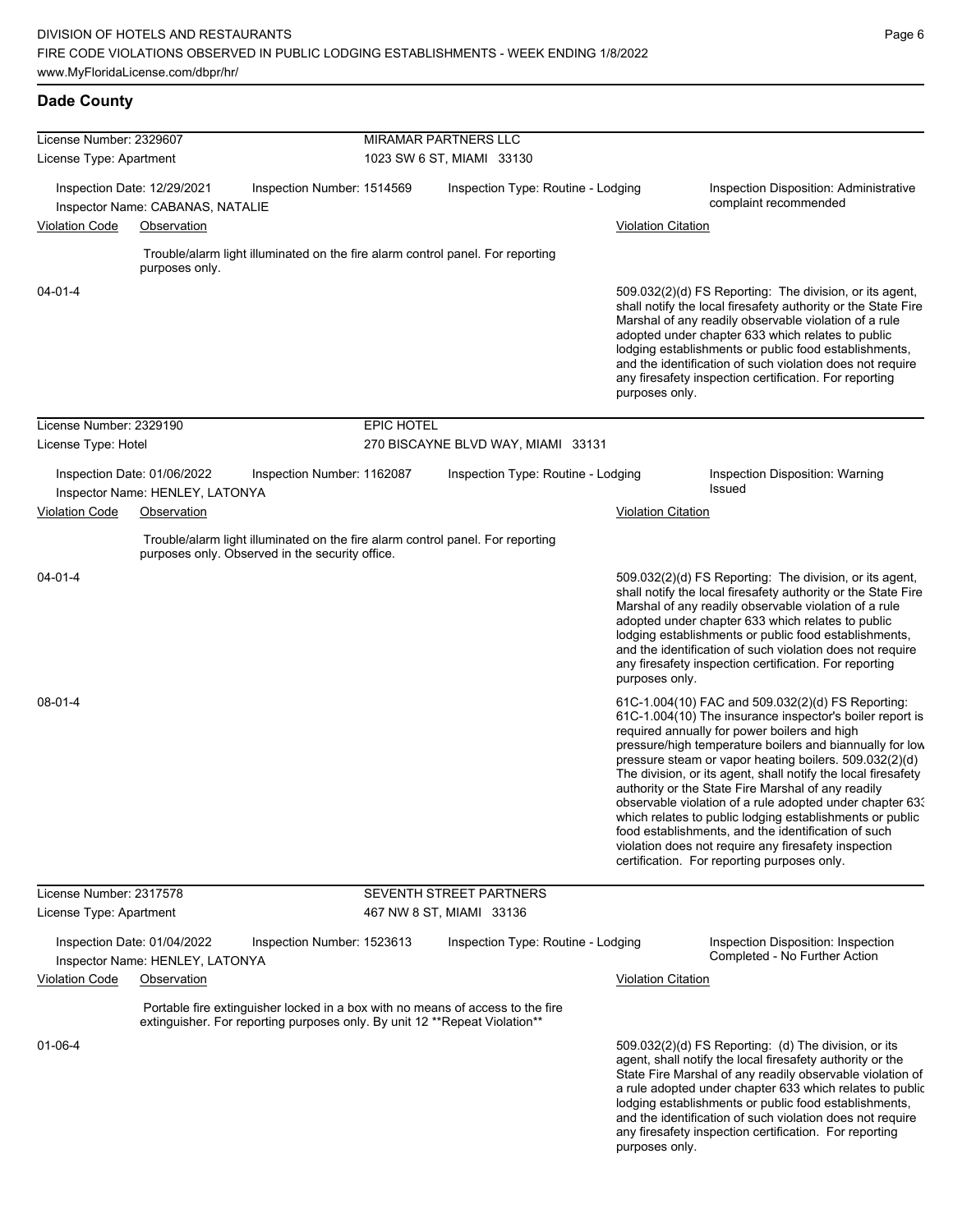| License Number: 2326003 |                                                                 |                                                                                                                                                                    | LEEMAN ACQUISITION COMPANY LLC      |                                         |                           |                                                                                                                                                                                                                                                                                                                                                                                                                            |  |
|-------------------------|-----------------------------------------------------------------|--------------------------------------------------------------------------------------------------------------------------------------------------------------------|-------------------------------------|-----------------------------------------|---------------------------|----------------------------------------------------------------------------------------------------------------------------------------------------------------------------------------------------------------------------------------------------------------------------------------------------------------------------------------------------------------------------------------------------------------------------|--|
| License Type: Apartment |                                                                 |                                                                                                                                                                    | 636 MICHIGAN AVE, MIAMI BEACH 33139 |                                         |                           |                                                                                                                                                                                                                                                                                                                                                                                                                            |  |
|                         | Inspection Date: 12/16/2021<br>Inspector Name: SWIGERT, RICHARD | Inspection Number: 1519102                                                                                                                                         |                                     | Inspection Type: Routine - Lodging      |                           | Inspection Disposition: Warning<br>Issued                                                                                                                                                                                                                                                                                                                                                                                  |  |
| <b>Violation Code</b>   | Observation                                                     |                                                                                                                                                                    |                                     |                                         | <b>Violation Citation</b> |                                                                                                                                                                                                                                                                                                                                                                                                                            |  |
|                         | only.                                                           | Portable fire extinguisher obstructed/not accessible. For reporting purposes                                                                                       |                                     |                                         |                           |                                                                                                                                                                                                                                                                                                                                                                                                                            |  |
| $01 - 05 - 4$           |                                                                 |                                                                                                                                                                    |                                     |                                         | purposes only.            | 509.032(2)(d) FS Reporting: (d) The division, or its<br>agent, shall notify the local firesafety authority or the<br>State Fire Marshal of any readily observable violation of<br>a rule adopted under chapter 633 which relates to public<br>lodging establishments or public food establishments,<br>and the identification of such violation does not require<br>any firesafety inspection certification. For reporting |  |
| License Number: 2329330 |                                                                 |                                                                                                                                                                    | <b>OCEANSIDE HOTEL</b>              |                                         |                           |                                                                                                                                                                                                                                                                                                                                                                                                                            |  |
| License Type: Hotel     |                                                                 |                                                                                                                                                                    |                                     | 6084 COLLINS AVE, MIAMI BEACH 33140     |                           |                                                                                                                                                                                                                                                                                                                                                                                                                            |  |
|                         | Inspection Date: 01/04/2022<br>Inspector Name: UNZAGA, MILADYS  | Inspection Number: 1162357                                                                                                                                         |                                     | Inspection Type: Routine - Lodging      |                           | Inspection Disposition: Warning<br>Issued                                                                                                                                                                                                                                                                                                                                                                                  |  |
| <b>Violation Code</b>   | Observation                                                     |                                                                                                                                                                    |                                     |                                         | <b>Violation Citation</b> |                                                                                                                                                                                                                                                                                                                                                                                                                            |  |
|                         |                                                                 | Trouble/alarm light illuminated on the fire alarm control panel. For reporting<br>purposes only. Observed trouble light illuminated at the time of the inspection. |                                     |                                         |                           |                                                                                                                                                                                                                                                                                                                                                                                                                            |  |
| $04 - 01 - 4$           |                                                                 |                                                                                                                                                                    |                                     |                                         | purposes only.            | 509.032(2)(d) FS Reporting: The division, or its agent,<br>shall notify the local firesafety authority or the State Fire<br>Marshal of any readily observable violation of a rule<br>adopted under chapter 633 which relates to public<br>lodging establishments or public food establishments,<br>and the identification of such violation does not require<br>any firesafety inspection certification. For reporting     |  |
| License Number: 2329428 |                                                                 |                                                                                                                                                                    | <b>VENEZIA HOTEL</b>                |                                         |                           |                                                                                                                                                                                                                                                                                                                                                                                                                            |  |
| License Type: Hotel     |                                                                 |                                                                                                                                                                    |                                     | 3865 INDIAN CREEK DR, MIAMI BEACH 33140 |                           |                                                                                                                                                                                                                                                                                                                                                                                                                            |  |
|                         | Inspection Date: 01/05/2022<br>Inspector Name: UNZAGA, MILADYS  | Inspection Number: 1162250                                                                                                                                         |                                     | Inspection Type: Routine - Lodging      |                           | Inspection Disposition: Inspection<br>Completed - No Further Action                                                                                                                                                                                                                                                                                                                                                        |  |
| <b>Violation Code</b>   | Observation                                                     |                                                                                                                                                                    |                                     |                                         | <b>Violation Citation</b> |                                                                                                                                                                                                                                                                                                                                                                                                                            |  |
|                         | desk.                                                           | Trouble/alarm light illuminated on the fire alarm control panel. For reporting<br>purposes only. Observed trouble light illuminated on the panel behind the front  |                                     |                                         |                           |                                                                                                                                                                                                                                                                                                                                                                                                                            |  |
| $04 - 01 - 4$           |                                                                 |                                                                                                                                                                    |                                     |                                         |                           | 509.032(2)(d) FS Reporting: The division, or its agent,<br>shall notify the local firesafety authority or the State Fire<br>Marshal of any readily observable violation of a rule                                                                                                                                                                                                                                          |  |

Marshal of any readily observable violation of a rule adopted under chapter 633 which relates to public lodging establishments or public food establishments, and the identification of such violation does not require any firesafety inspection certification. For reporting purposes only.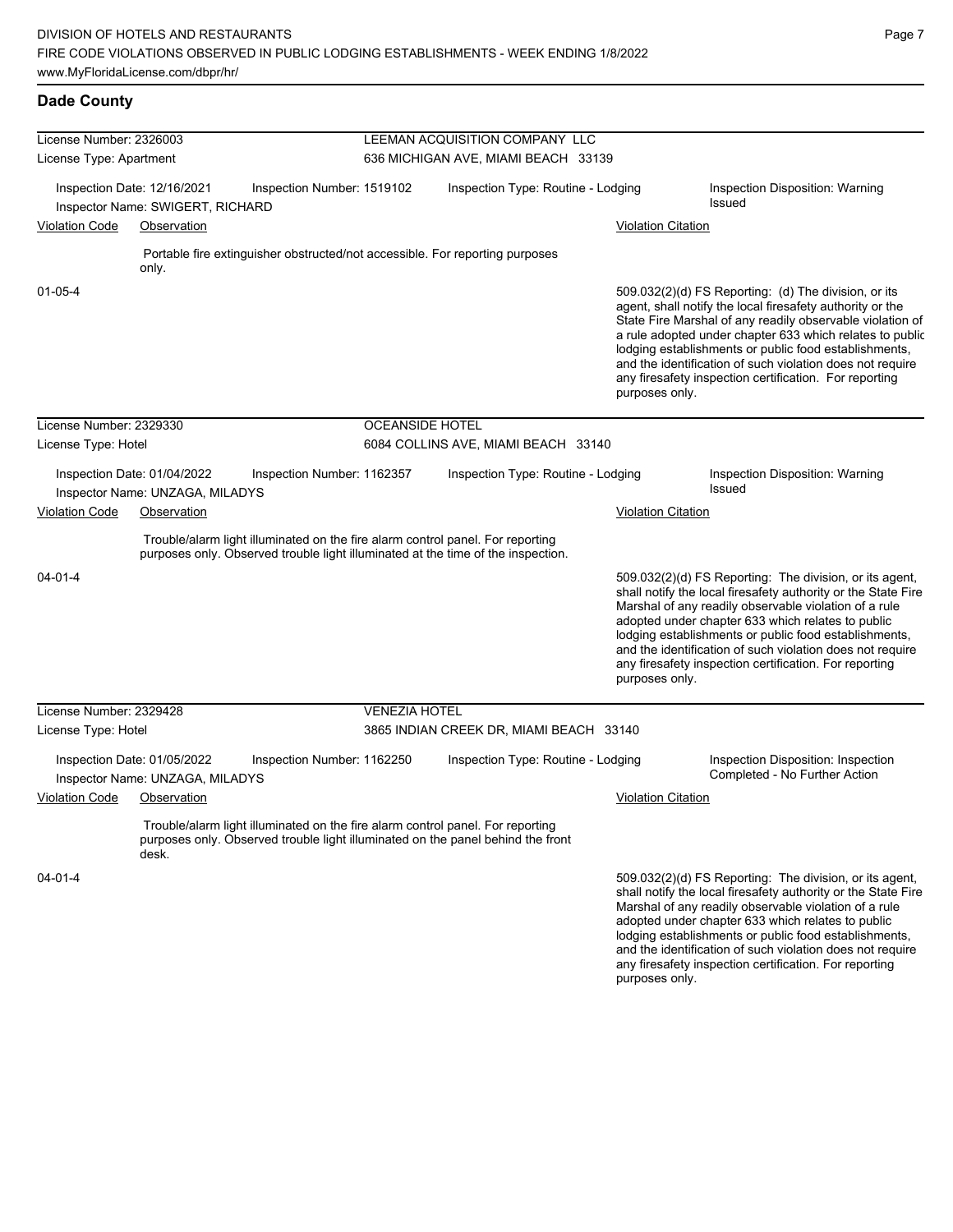| License Number: 2330625     |                                                                |                                            | <b>FLM MIAMI PROPERTIES</b>                                                                                                                                      |                           |                                                                                                                                                                                                                                                                                                                                                                                                                            |
|-----------------------------|----------------------------------------------------------------|--------------------------------------------|------------------------------------------------------------------------------------------------------------------------------------------------------------------|---------------------------|----------------------------------------------------------------------------------------------------------------------------------------------------------------------------------------------------------------------------------------------------------------------------------------------------------------------------------------------------------------------------------------------------------------------------|
| License Type: Apartment     |                                                                |                                            | 1864 NW 24TH ST, MIAMI 33142                                                                                                                                     |                           |                                                                                                                                                                                                                                                                                                                                                                                                                            |
|                             | Inspection Date: 01/04/2022<br>Inspector Name: CRUZ, EDGAR     | Inspection Number: 1517911                 | Inspection Type: Routine - Lodging                                                                                                                               |                           | Inspection Disposition: Inspection<br>Completed - No Further Action                                                                                                                                                                                                                                                                                                                                                        |
| <b>Violation Code</b>       | Observation                                                    |                                            |                                                                                                                                                                  | <b>Violation Citation</b> |                                                                                                                                                                                                                                                                                                                                                                                                                            |
|                             | extinguishers. **Repeat Violation**                            | extinguisher. For reporting purposes only. | Portable fire extinguisher locked in a box with no means of access to the fire<br>Observed both fire extinguishers locked no breaking device available to access |                           |                                                                                                                                                                                                                                                                                                                                                                                                                            |
| 01-06-4                     |                                                                |                                            |                                                                                                                                                                  | purposes only.            | 509.032(2)(d) FS Reporting: (d) The division, or its<br>agent, shall notify the local firesafety authority or the<br>State Fire Marshal of any readily observable violation of<br>a rule adopted under chapter 633 which relates to public<br>lodging establishments or public food establishments,<br>and the identification of such violation does not require<br>any firesafety inspection certification. For reporting |
| License Number: 2329180     |                                                                |                                            | <b>RITZ CARLTON BAL HARBOUR</b>                                                                                                                                  |                           |                                                                                                                                                                                                                                                                                                                                                                                                                            |
| License Type: Hotel         |                                                                |                                            | 10295 COLLINS AVE, BAL HARBOUR 33154                                                                                                                             |                           |                                                                                                                                                                                                                                                                                                                                                                                                                            |
|                             | Inspection Date: 01/07/2022<br>Inspector Name: PRIETO, VICENTE | Inspection Number: 1162341                 | Inspection Type: Routine - Lodging                                                                                                                               |                           | Inspection Disposition: Inspection<br>Completed - No Further Action                                                                                                                                                                                                                                                                                                                                                        |
| Violation Code              | Observation                                                    |                                            |                                                                                                                                                                  | Violation Citation        |                                                                                                                                                                                                                                                                                                                                                                                                                            |
|                             | purposes only. **Repeat Violation**                            |                                            | Trouble/alarm light illuminated on the fire alarm control panel. For reporting                                                                                   |                           |                                                                                                                                                                                                                                                                                                                                                                                                                            |
| $04 - 01 - 4$               |                                                                |                                            |                                                                                                                                                                  | purposes only.            | 509.032(2)(d) FS Reporting: The division, or its agent,<br>shall notify the local firesafety authority or the State Fire<br>Marshal of any readily observable violation of a rule<br>adopted under chapter 633 which relates to public<br>lodging establishments or public food establishments,<br>and the identification of such violation does not require<br>any firesafety inspection certification. For reporting     |
| License Number: 2329348     |                                                                |                                            | <b>ALOFT MIAMI AIRPORT</b>                                                                                                                                       |                           |                                                                                                                                                                                                                                                                                                                                                                                                                            |
| License Type: Hotel         |                                                                |                                            | 7220 NW 36 ST, MIAMI 33166                                                                                                                                       |                           |                                                                                                                                                                                                                                                                                                                                                                                                                            |
|                             | Inspection Date: 01/06/2022<br>Inspector Name: GONZALEZ, ERIK  | Inspection Number: 1161588                 | Inspection Type: Routine - Lodging                                                                                                                               |                           | Inspection Disposition: Inspection<br>Completed - No Further Action                                                                                                                                                                                                                                                                                                                                                        |
| Violation Code  Observation |                                                                |                                            |                                                                                                                                                                  | <b>Violation Citation</b> |                                                                                                                                                                                                                                                                                                                                                                                                                            |
|                             | floor by room 405.                                             |                                            | Portable fire extinguisher missing from it's designated location (sign present<br>indicating designated location). For reporting purposes only. Observed on 4th  |                           |                                                                                                                                                                                                                                                                                                                                                                                                                            |
| $01 - 03 - 4$               |                                                                |                                            |                                                                                                                                                                  |                           | 509.032(2)(d) FS Reporting: (d) The division, or its<br>agent, shall notify the local firesafety authority or the<br>State Fire Marshal of any readily observable violation of<br>a rule adopted under chapter 633 which relates to public<br>lodging establishments or public food establishments,                                                                                                                        |

and the identification of such violation does not require any firesafety inspection certification. For reporting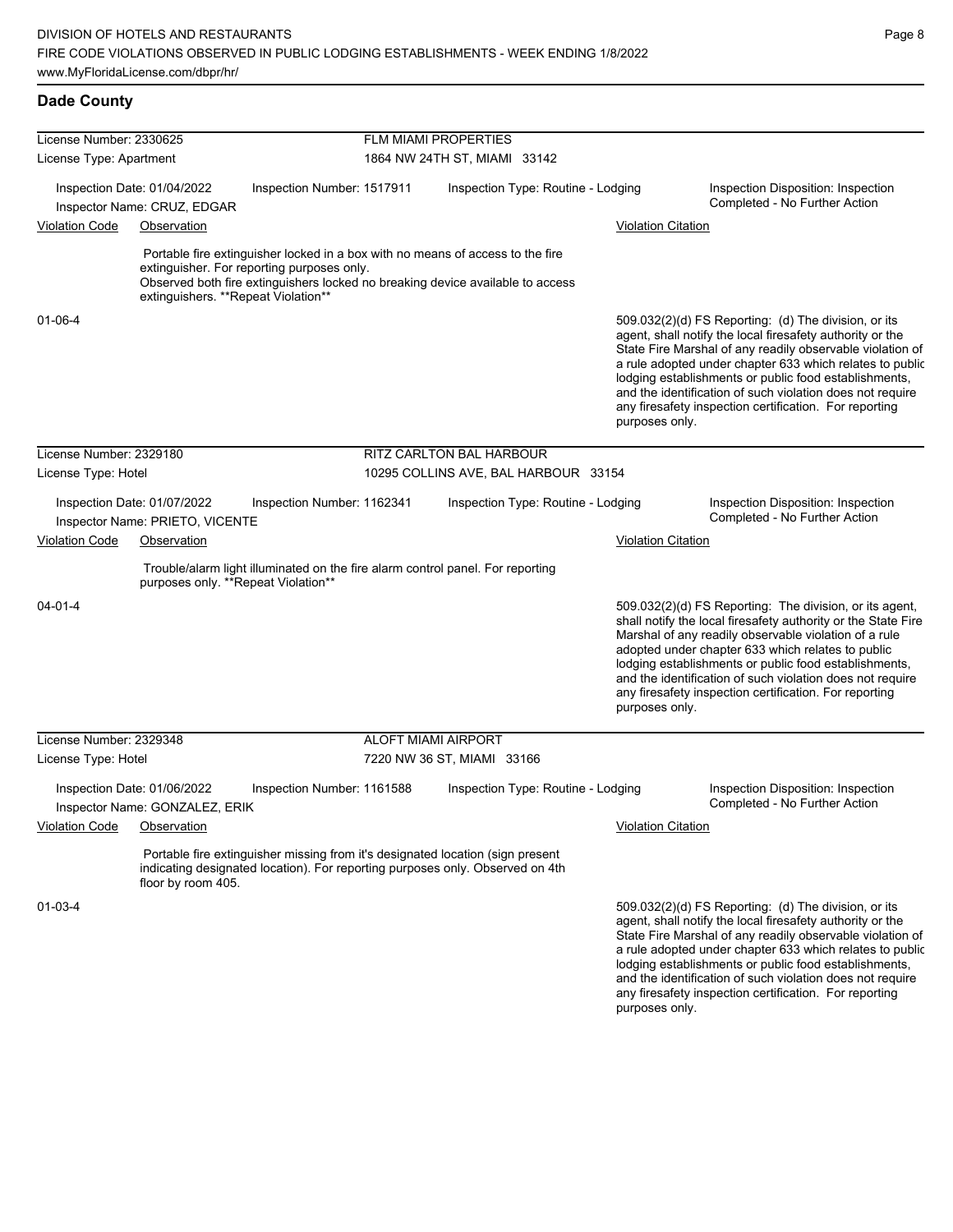| License Number: 2329252<br>License Type: Hotel                   |  | <b>ALOFT DORAL</b>                                                             |                                                                                                           |                                                                                                                                                                                                                                                                                                                                                    |  |  |  |
|------------------------------------------------------------------|--|--------------------------------------------------------------------------------|-----------------------------------------------------------------------------------------------------------|----------------------------------------------------------------------------------------------------------------------------------------------------------------------------------------------------------------------------------------------------------------------------------------------------------------------------------------------------|--|--|--|
|                                                                  |  |                                                                                | 3265 NW 107 AVE, DORAL 33172                                                                              |                                                                                                                                                                                                                                                                                                                                                    |  |  |  |
| Inspection Date: 01/07/2022<br>Inspector Name: ALVAREZ, MARGARET |  | Inspection Number: 1161667                                                     | Inspection Type: Routine - Lodging<br>Inspection Disposition: Inspection<br>Completed - No Further Action |                                                                                                                                                                                                                                                                                                                                                    |  |  |  |
| <b>Violation Code</b><br>Observation                             |  |                                                                                | <b>Violation Citation</b>                                                                                 |                                                                                                                                                                                                                                                                                                                                                    |  |  |  |
|                                                                  |  | Boiler certificate not posted in the boiler room. For reporting purposes only. |                                                                                                           |                                                                                                                                                                                                                                                                                                                                                    |  |  |  |
| 08-04-4                                                          |  |                                                                                |                                                                                                           | 61C-1.004(10) FAC and 509.032(2)(d) FS Reporting:<br>61C-1.004(10) The insurance inspector's boiler report<br>shall be posted in the boiler room. 509.032(2)(d) The<br>division, or its agent, shall notify the local firesafety<br>authority or the State Fire Marshal of any readily<br>observable violation of a rule adopted under chapter 633 |  |  |  |

which relates to public lodging establishments or public food establishments, and the identification of such violation does not require any firesafety inspection certification. For reporting purposes only.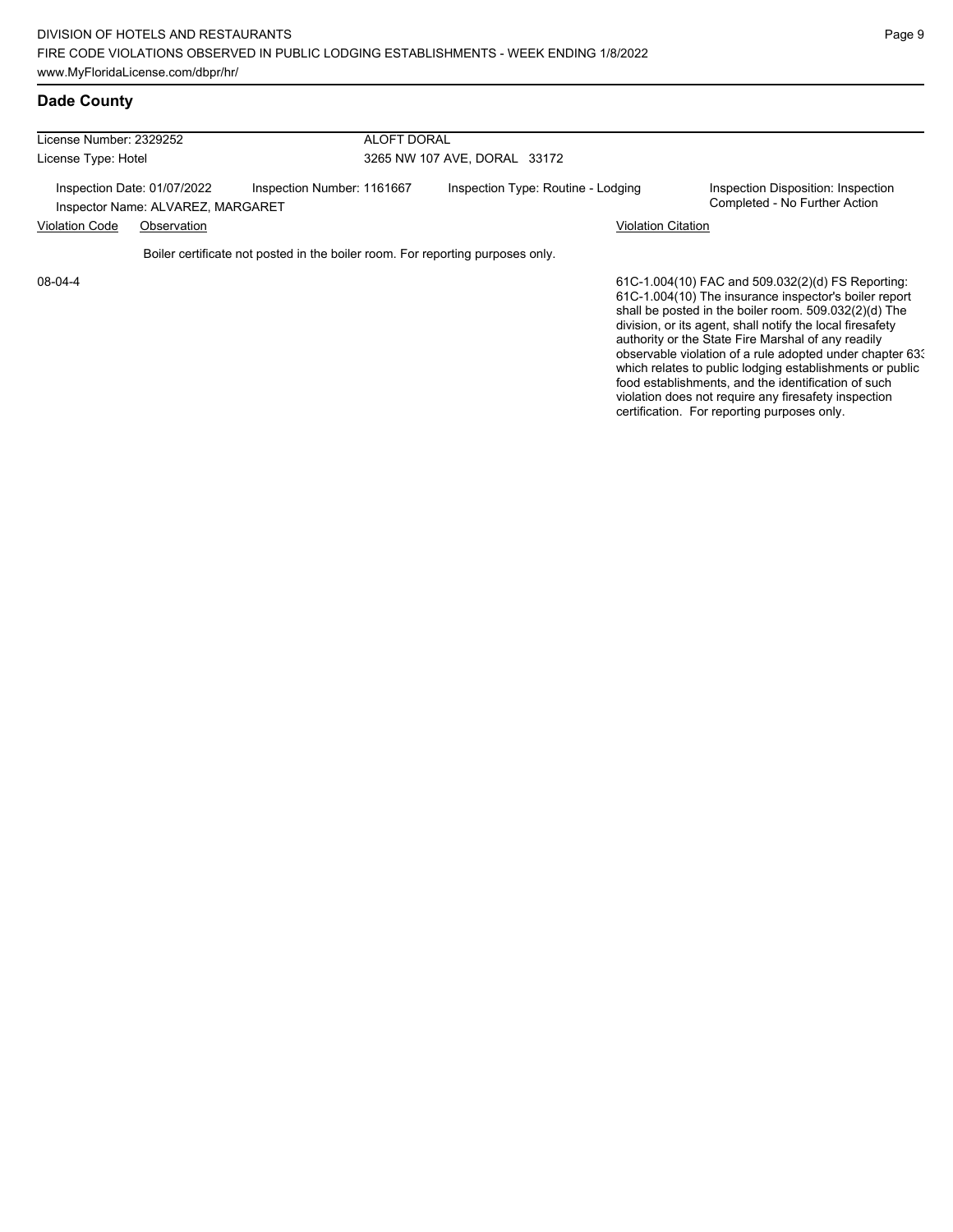food establishments, and the identification of such violation does not require any firesafety inspection certification. For reporting purposes only.

## **Duval County**

| License Number: 2612657                                       |                                        |                                                                                                                                                             | <b>JACKSONVILLE SPRINGHILL SUITES</b>   |                                                                                                                                                                                                                                                                                                                                                                                                                                                                                                                                    |  |  |  |  |
|---------------------------------------------------------------|----------------------------------------|-------------------------------------------------------------------------------------------------------------------------------------------------------------|-----------------------------------------|------------------------------------------------------------------------------------------------------------------------------------------------------------------------------------------------------------------------------------------------------------------------------------------------------------------------------------------------------------------------------------------------------------------------------------------------------------------------------------------------------------------------------------|--|--|--|--|
| License Type: Hotel                                           |                                        |                                                                                                                                                             | 4385 SOUTHSIDE BLVD, JACKSONVILLE 32216 |                                                                                                                                                                                                                                                                                                                                                                                                                                                                                                                                    |  |  |  |  |
| Inspection Date: 01/07/2022<br>Inspector Name: VILBRUN, JOSUE |                                        | Inspection Number: 1161851                                                                                                                                  | Inspection Type: Routine - Lodging      | Inspection Disposition: Warning<br><b>Issued</b>                                                                                                                                                                                                                                                                                                                                                                                                                                                                                   |  |  |  |  |
| <b>Violation Code</b>                                         | Observation                            |                                                                                                                                                             |                                         | Violation Citation                                                                                                                                                                                                                                                                                                                                                                                                                                                                                                                 |  |  |  |  |
|                                                               | purposes only.<br>**Repeat Violation** | Boiler certificate or insurance inspector's boiler report expired. For reporting<br>Jurisdiction 135005 exp 06/06/2021 & Jurisdiction 135006 exp 06/06/2021 |                                         |                                                                                                                                                                                                                                                                                                                                                                                                                                                                                                                                    |  |  |  |  |
| $08-01-4$                                                     |                                        |                                                                                                                                                             |                                         | 61C-1.004(10) FAC and 509.032(2)(d) FS Reporting:<br>61C-1.004(10) The insurance inspector's boiler report is<br>required annually for power boilers and high<br>pressure/high temperature boilers and biannually for low<br>pressure steam or vapor heating boilers. 509.032(2)(d)<br>The division, or its agent, shall notify the local firesafety<br>authority or the State Fire Marshal of any readily<br>observable violation of a rule adopted under chapter 63.<br>which relates to public lodging establishments or public |  |  |  |  |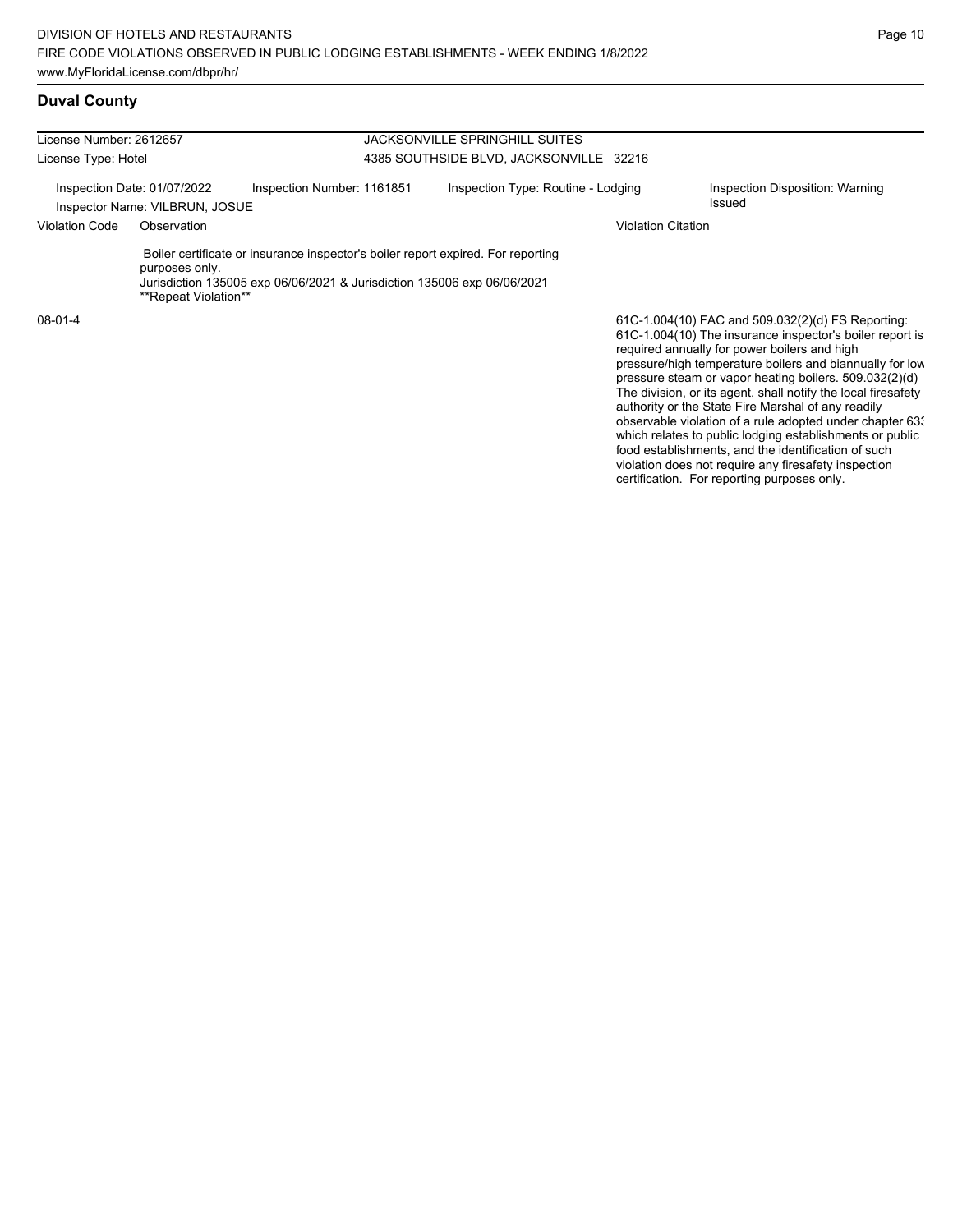## **Escambia County**

| License Number: 2702303                                        |                     |                                                                                                                                                                   | <b>CLARION INN</b><br>6919 PENSACOLA BLVD, PENSACOLA 32505 |                                                                                                                                                                                   |  |  |  |
|----------------------------------------------------------------|---------------------|-------------------------------------------------------------------------------------------------------------------------------------------------------------------|------------------------------------------------------------|-----------------------------------------------------------------------------------------------------------------------------------------------------------------------------------|--|--|--|
| License Type: Motel                                            |                     |                                                                                                                                                                   |                                                            |                                                                                                                                                                                   |  |  |  |
| Inspection Date: 07/06/2021<br>Inspector Name: HATLER, MATTHEW |                     | Inspection Number: 1220576                                                                                                                                        | Inspection Type: Complaint Full                            | Inspection Disposition: Inspection<br>Completed - No Further Action                                                                                                               |  |  |  |
| <b>Violation Code</b><br>Observation                           |                     |                                                                                                                                                                   |                                                            | <b>Violation Citation</b>                                                                                                                                                         |  |  |  |
|                                                                | PRIORITY: REPORTING | OBSERVED: TROUBLE/ALARM LIGHT ILLUMINATED ON THE FIRE ALARM<br>CONTROL PANEL, FOR REPORTING PURPOSES ONLY.<br>FIRE ALARM TROUBLE FLASHING, NOTIFIED FIRE MARSHAL. |                                                            |                                                                                                                                                                                   |  |  |  |
| $04 - 01 - 4$                                                  |                     |                                                                                                                                                                   |                                                            | 509.032(2)(d) FS Reporting: The division, or its agent,<br>shall notify the local firesafety authority or the State Fire<br>Marshal of any readily observable violation of a rule |  |  |  |

adopted under chapter 633 which relates to public lodging establishments or public food establishments, and the identification of such violation does not require any firesafety inspection certification. For reporting purposes only.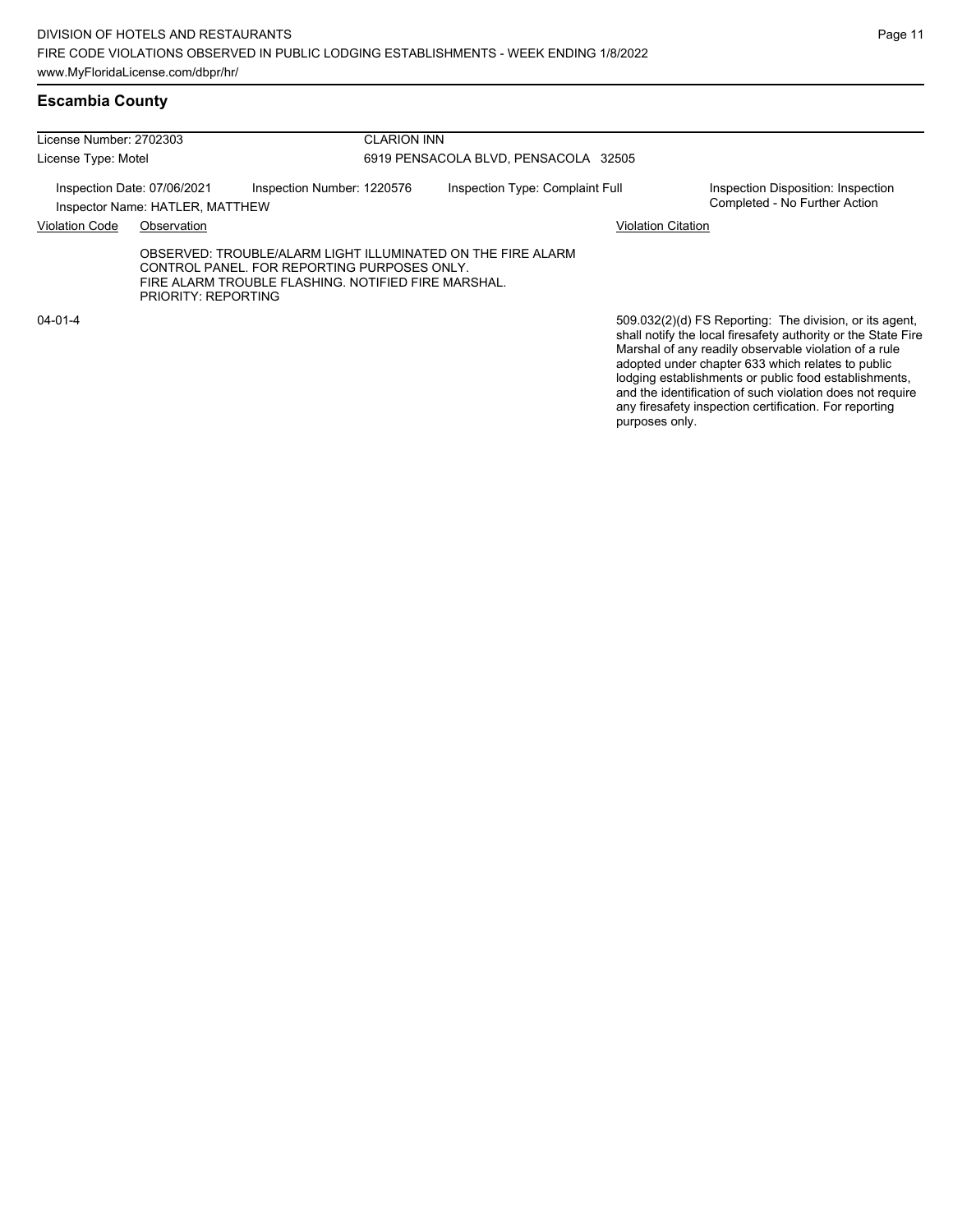| License Number: 3700028                                                                   |        | <b>OAKS MOTEL</b><br>630 S BROAD ST, BROOKSVILLE 34601 |                                    |                                                                                   |                                                                     |                                                                                                                                                                                                                                            |
|-------------------------------------------------------------------------------------------|--------|--------------------------------------------------------|------------------------------------|-----------------------------------------------------------------------------------|---------------------------------------------------------------------|--------------------------------------------------------------------------------------------------------------------------------------------------------------------------------------------------------------------------------------------|
| License Type: Motel                                                                       |        |                                                        |                                    |                                                                                   |                                                                     |                                                                                                                                                                                                                                            |
| Inspection Number: 1218952<br>Inspection Date: 01/06/2022<br>Inspector Name: DODGE, DAVID |        |                                                        | Inspection Type: Routine - Lodging |                                                                                   | Inspection Disposition: Inspection<br>Completed - No Further Action |                                                                                                                                                                                                                                            |
| <b>Violation Code</b><br>Observation                                                      |        |                                                        |                                    |                                                                                   | <b>Violation Citation</b>                                           |                                                                                                                                                                                                                                            |
|                                                                                           | Room 8 |                                                        |                                    | Electrical outlet damaged to indicate a malfunction. For reporting purposes only. |                                                                     |                                                                                                                                                                                                                                            |
| $07-04-4$                                                                                 |        |                                                        |                                    |                                                                                   |                                                                     | 509.032(2)(d) FS Reporting: (d) The division, or its<br>agent, shall notify the local firesafety authority or the<br>State Fire Marshal of any readily observable violation of<br>a rule adopted under chapter 633 which relates to public |

a rule adopted under chapter 633 which relates to public lodging establishments or public food establishments, and the identification of such violation does not require any firesafety inspection certification. For reporting purposes only.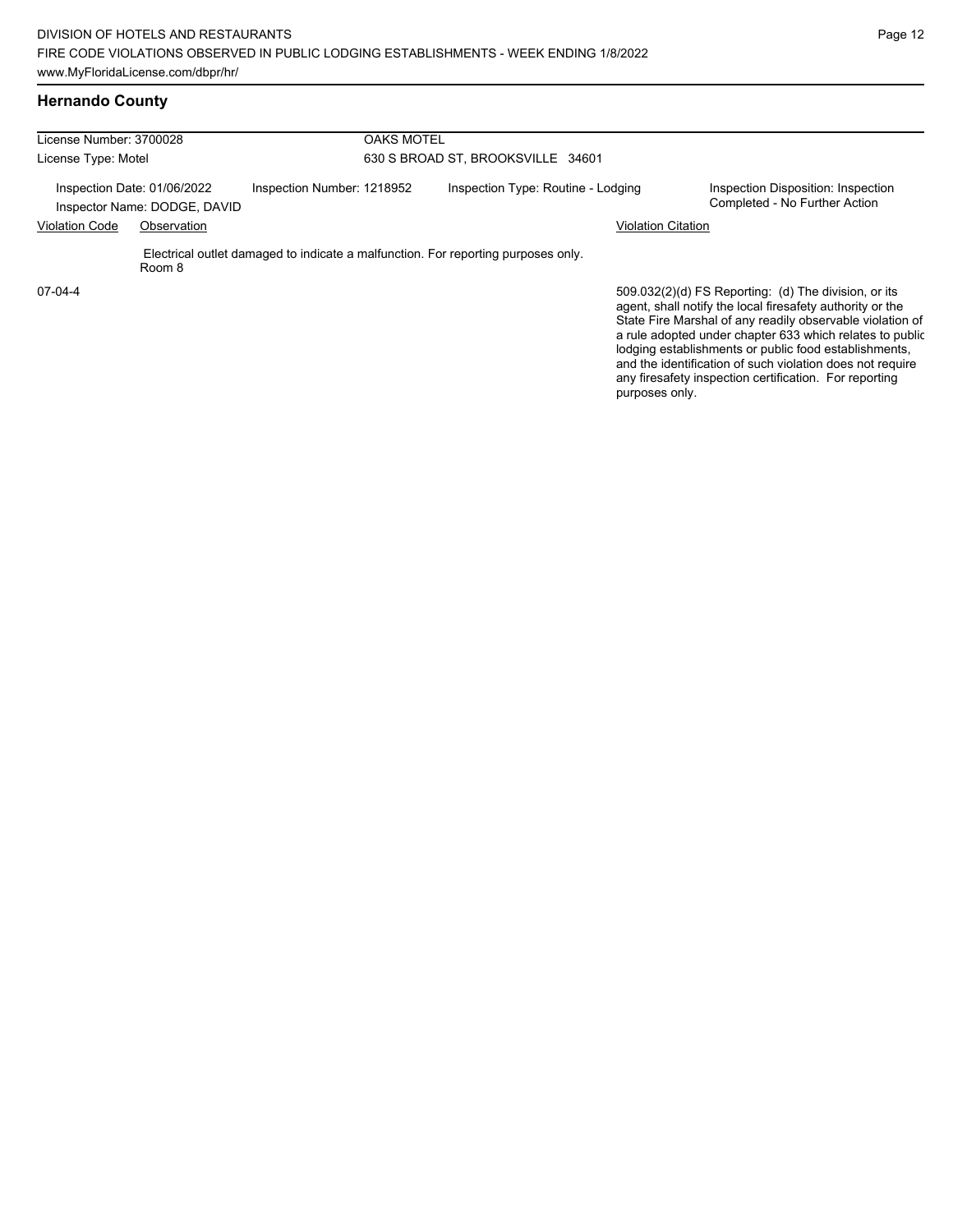#### **Holmes County**

| License Number: 4000084 |                                                                  |                                        | PONCE DE LEON MOTOR LODGE                                                          |                           |                                                                                                                                                                                |  |  |
|-------------------------|------------------------------------------------------------------|----------------------------------------|------------------------------------------------------------------------------------|---------------------------|--------------------------------------------------------------------------------------------------------------------------------------------------------------------------------|--|--|
| License Type: Motel     |                                                                  |                                        | 2957 HWY 81 S, PONCE DE LEON 32455                                                 |                           |                                                                                                                                                                                |  |  |
|                         | Inspection Date: 01/06/2022<br>Inspector Name: SHANKLIN, CYNTHIA | Inspection Number: 1217655             | Inspection Type: Routine - Lodging                                                 |                           | Inspection Disposition: Inspection<br>Completed - No Further Action                                                                                                            |  |  |
| <b>Violation Code</b>   | Observation                                                      |                                        |                                                                                    | <b>Violation Citation</b> |                                                                                                                                                                                |  |  |
|                         |                                                                  | recharge. For reporting purposes only. | Portable fire extinguisher pressure gauge indicates the extinguisher is in need of |                           |                                                                                                                                                                                |  |  |
| $01 - 02 - 4$           |                                                                  |                                        |                                                                                    |                           | 509.032(2)(d) FS Reporting: (d) The division, or its<br>agent, shall notify the local firesafety authority or the<br>State Fire Marshal of any readily observable violation of |  |  |

State Fire Marshal of any readily observable violation of a rule adopted under chapter 633 which relates to public lodging establishments or public food establishments, and the identification of such violation does not require any firesafety inspection certification. For reporting purposes only.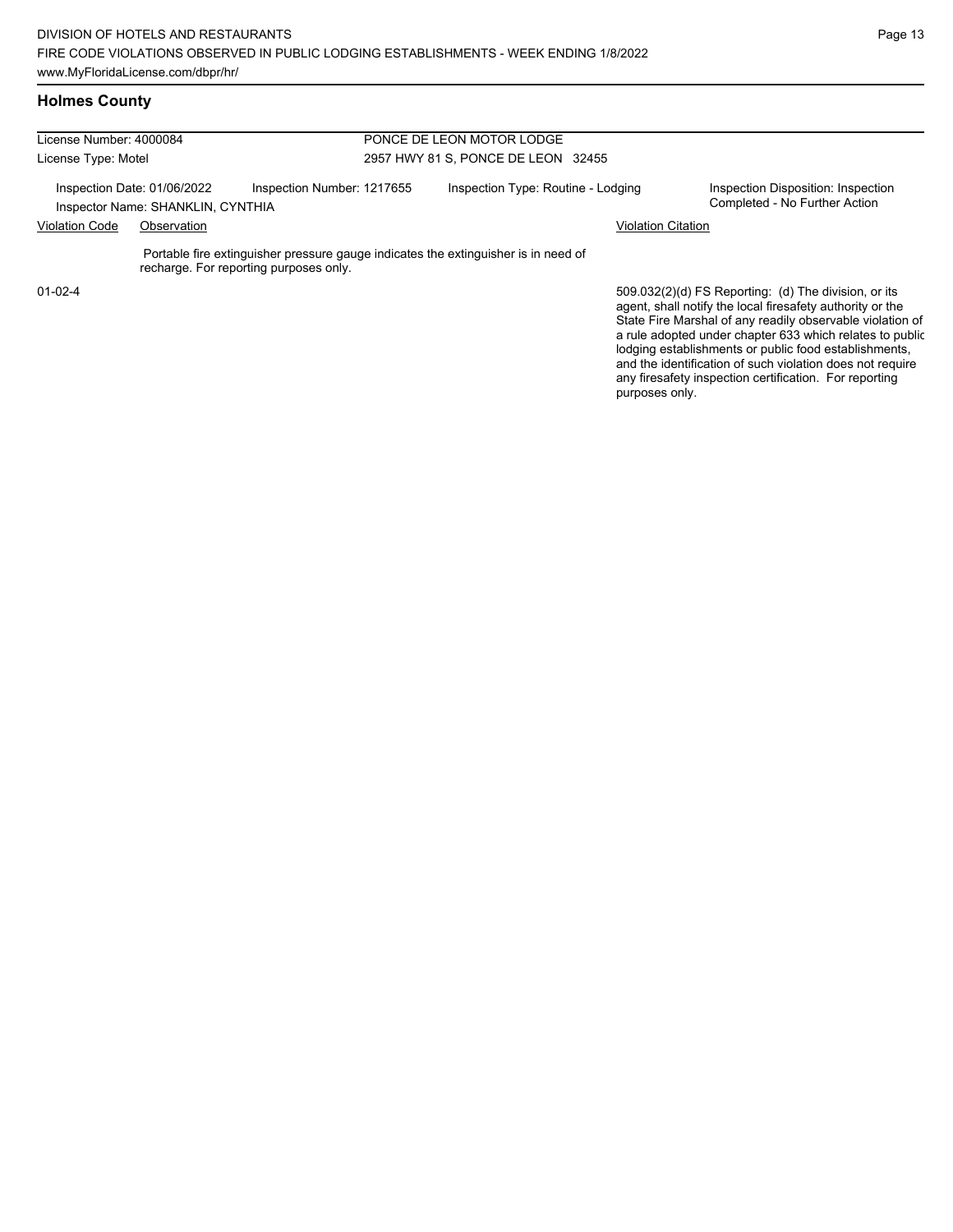#### **Lee County**

| License Number: 4603755 |                                                              |                                                                      | EDEN S DA CHURCH                  |                                                                                                                                                                        |                           |                                                                                                                                                                                                                                                                                                                                                                                                                            |  |
|-------------------------|--------------------------------------------------------------|----------------------------------------------------------------------|-----------------------------------|------------------------------------------------------------------------------------------------------------------------------------------------------------------------|---------------------------|----------------------------------------------------------------------------------------------------------------------------------------------------------------------------------------------------------------------------------------------------------------------------------------------------------------------------------------------------------------------------------------------------------------------------|--|
| License Type: Apartment |                                                              |                                                                      | 2341 WILLARD ST, FORT MYERS 33901 |                                                                                                                                                                        |                           |                                                                                                                                                                                                                                                                                                                                                                                                                            |  |
|                         | Inspection Date: 01/03/2022<br>Inspector Name: WALTER, KAYLA | Inspection Number: 1525678                                           |                                   | Inspection Type: Routine - Lodging                                                                                                                                     |                           | Inspection Disposition: Inspection<br>Completed - No Further Action                                                                                                                                                                                                                                                                                                                                                        |  |
| <b>Violation Code</b>   | Observation                                                  |                                                                      |                                   |                                                                                                                                                                        | <b>Violation Citation</b> |                                                                                                                                                                                                                                                                                                                                                                                                                            |  |
|                         |                                                              | fire extinguisher on left side of building.                          |                                   | Portable fire extinguisher missing from it's designated location (sign present<br>indicating designated location). For reporting purposes only. Observed missing       |                           |                                                                                                                                                                                                                                                                                                                                                                                                                            |  |
| 01-03-4                 |                                                              |                                                                      |                                   |                                                                                                                                                                        | purposes only.            | 509.032(2)(d) FS Reporting: (d) The division, or its<br>agent, shall notify the local firesafety authority or the<br>State Fire Marshal of any readily observable violation of<br>a rule adopted under chapter 633 which relates to public<br>lodging establishments or public food establishments,<br>and the identification of such violation does not require<br>any firesafety inspection certification. For reporting |  |
| License Number: 4605592 |                                                              |                                                                      | 827 SE 46 LN LLC                  |                                                                                                                                                                        |                           |                                                                                                                                                                                                                                                                                                                                                                                                                            |  |
| License Type: Apartment |                                                              |                                                                      |                                   | 827 SE 46 LN, CAPE CORAL 33904                                                                                                                                         |                           |                                                                                                                                                                                                                                                                                                                                                                                                                            |  |
|                         | Inspection Date: 01/05/2022<br>Inspector Name: SOMMERS, KARA | Inspection Number: 1526874                                           |                                   | Inspection Type: Routine - Lodging                                                                                                                                     |                           | Inspection Disposition: Call Back -<br>Complied                                                                                                                                                                                                                                                                                                                                                                            |  |
| <b>Violation Code</b>   | Observation                                                  |                                                                      |                                   |                                                                                                                                                                        | <b>Violation Citation</b> |                                                                                                                                                                                                                                                                                                                                                                                                                            |  |
|                         |                                                              | For reporting purposes only. - From follow-up inspection 2022-01-05: |                                   | - From initial inspection : Portable fire extinguisher pressure gauge indicates the<br>extinguisher is in need of recharge. Extinguisher behind complex next Unit 105. |                           |                                                                                                                                                                                                                                                                                                                                                                                                                            |  |
| $01 - 02 - 4$           |                                                              |                                                                      |                                   |                                                                                                                                                                        |                           | 509.032(2)(d) FS Reporting: (d) The division, or its<br>agent, shall notify the local firesafety authority or the<br>State Fire Marshal of any readily observable violation of<br>a rule adopted under chapter 633 which relates to public                                                                                                                                                                                 |  |

a rule adopted under chapter 633 which relates to public lodging establishments or public food establishments, and the identification of such violation does not require any firesafety inspection certification. For reporting purposes only.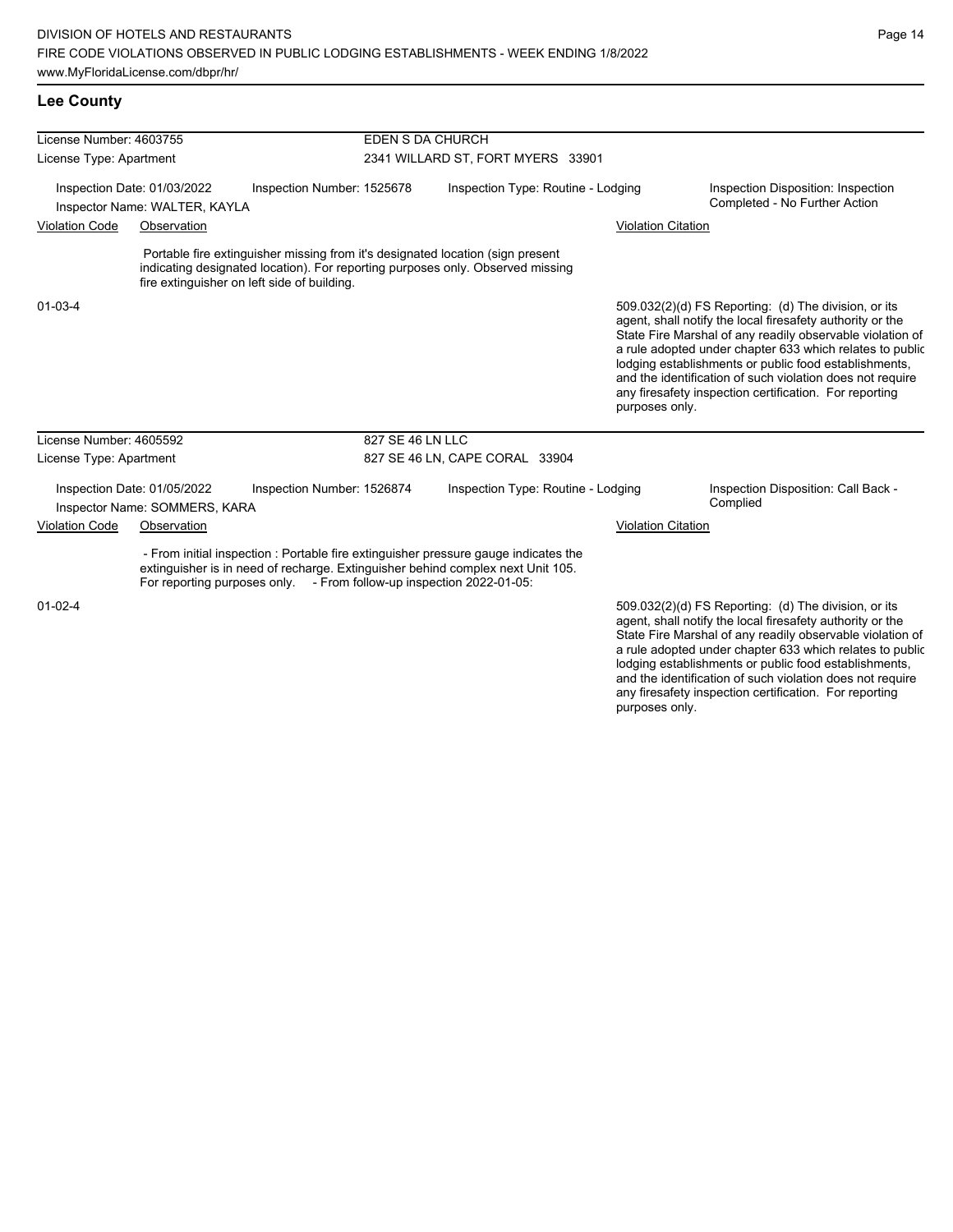| License Number: 4703099<br>License Type: Hotel |                |                                                                                  | <b>ALOFT HOTEL</b><br>200 N MONROE ST, TALLAHASSEE 32301 |                                                                                                               |  |  |  |
|------------------------------------------------|----------------|----------------------------------------------------------------------------------|----------------------------------------------------------|---------------------------------------------------------------------------------------------------------------|--|--|--|
|                                                |                |                                                                                  |                                                          |                                                                                                               |  |  |  |
| Violation Code                                 | Observation    | <b>Violation Citation</b>                                                        |                                                          |                                                                                                               |  |  |  |
|                                                | purposes only. | Boiler certificate or insurance inspector's boiler report expired. For reporting |                                                          |                                                                                                               |  |  |  |
|                                                | are installed  | Boiler certificate expired, unable to renew until new carbon monoxide detectors  |                                                          |                                                                                                               |  |  |  |
| 08-01-4                                        |                |                                                                                  |                                                          | 61C-1.004(10) FAC and 509.032(2)(d) FS Reporting:<br>61C-1.004(10) The insurance inspector's boiler report is |  |  |  |

61C-1.004(10) The insurance inspector's boiler report is required annually for power boilers and high pressure/high temperature boilers and biannually for low pressure steam or vapor heating boilers. 509.032(2)(d) The division, or its agent, shall notify the local firesafety authority or the State Fire Marshal of any readily observable violation of a rule adopted under chapter 633 which relates to public lodging establishments or public food establishments, and the identification of such violation does not require any firesafety inspection certification. For reporting purposes only.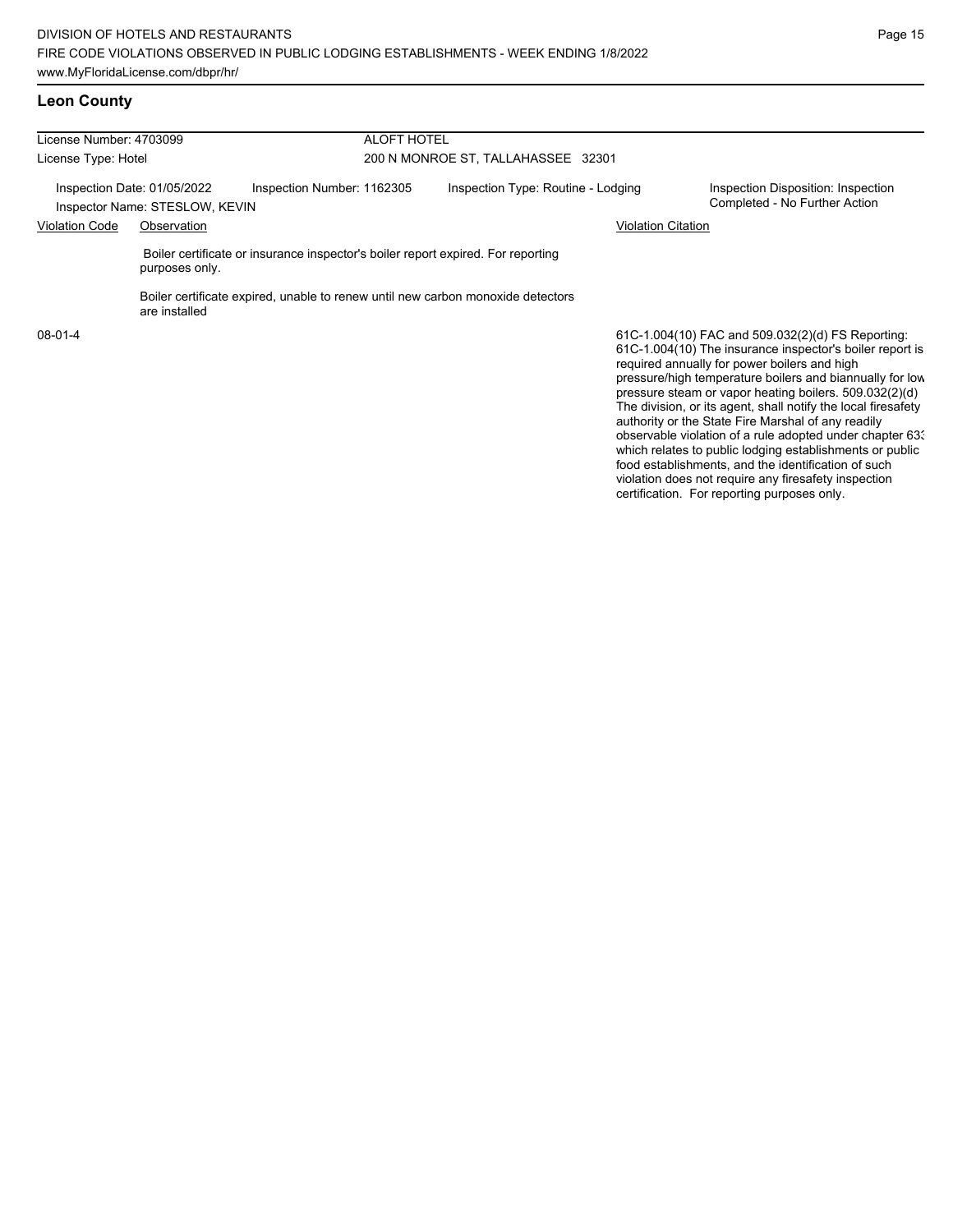| License Number: 5105092 |                                                               |                                                                                                             |                              | <b>RIVERSONG APARTMENTS</b>                                                                                                                                     |                           |                                                                                                                                                                                                                                                                                                                                                                                                                        |  |
|-------------------------|---------------------------------------------------------------|-------------------------------------------------------------------------------------------------------------|------------------------------|-----------------------------------------------------------------------------------------------------------------------------------------------------------------|---------------------------|------------------------------------------------------------------------------------------------------------------------------------------------------------------------------------------------------------------------------------------------------------------------------------------------------------------------------------------------------------------------------------------------------------------------|--|
| License Type: Apartment |                                                               |                                                                                                             | 606 3 AVE W, BRADENTON 34205 |                                                                                                                                                                 |                           |                                                                                                                                                                                                                                                                                                                                                                                                                        |  |
|                         | Inspection Date: 01/04/2022<br>Inspector Name: BECHTOLD, NEIL | Inspection Number: 1515217                                                                                  |                              | Inspection Type: Routine - Lodging                                                                                                                              |                           | Inspection Disposition: Inspection<br>Completed - No Further Action                                                                                                                                                                                                                                                                                                                                                    |  |
| <b>Violation Code</b>   | Observation                                                   |                                                                                                             |                              |                                                                                                                                                                 | <b>Violation Citation</b> |                                                                                                                                                                                                                                                                                                                                                                                                                        |  |
|                         | purposes only.<br>Taken**                                     | Observed "trouble control panel circuit no. 1 open". Observed worker in the                                 |                              | Trouble/alarm light illuminated on the fire alarm control panel. For reporting<br>process of replacing batteries associated with the alarm. **Corrective Action |                           |                                                                                                                                                                                                                                                                                                                                                                                                                        |  |
| 04-01-4                 |                                                               |                                                                                                             |                              |                                                                                                                                                                 | purposes only.            | 509.032(2)(d) FS Reporting: The division, or its agent,<br>shall notify the local firesafety authority or the State Fire<br>Marshal of any readily observable violation of a rule<br>adopted under chapter 633 which relates to public<br>lodging establishments or public food establishments,<br>and the identification of such violation does not require<br>any firesafety inspection certification. For reporting |  |
| License Number: 5100412 |                                                               |                                                                                                             |                              | <b>BUDGET INN OF SARASOTA</b>                                                                                                                                   |                           |                                                                                                                                                                                                                                                                                                                                                                                                                        |  |
| License Type: Motel     |                                                               |                                                                                                             |                              | 8110 N TAMIAMI TRL, SARASOTA 342432055                                                                                                                          |                           |                                                                                                                                                                                                                                                                                                                                                                                                                        |  |
|                         | Inspection Date: 12/29/2021<br>Inspector Name: HELGESON, ERIC | Inspection Number: 1217809                                                                                  |                              | Inspection Type: Routine - Lodging                                                                                                                              |                           | Inspection Disposition: Inspection<br>Completed - No Further Action                                                                                                                                                                                                                                                                                                                                                    |  |
| <b>Violation Code</b>   | Observation                                                   |                                                                                                             |                              |                                                                                                                                                                 | <b>Violation Citation</b> |                                                                                                                                                                                                                                                                                                                                                                                                                        |  |
|                         | **Corrected On-Site**                                         | recharge. For reporting purposes only.<br>Observed outside unit #119. Employee exchanged with charged unti. |                              | Portable fire extinguisher pressure gauge indicates the extinguisher is in need of                                                                              |                           |                                                                                                                                                                                                                                                                                                                                                                                                                        |  |
| $01 - 02 - 4$           |                                                               |                                                                                                             |                              |                                                                                                                                                                 |                           | 509.032(2)(d) FS Reporting: (d) The division, or its<br>agent, shall notify the local firesafety authority or the<br>State Fire Marshal of any readily observable violation of<br>a rule adopted under chapter 633 which relates to public                                                                                                                                                                             |  |

lodging establishments or public food establishments, and the identification of such violation does not require any firesafety inspection certification. For reporting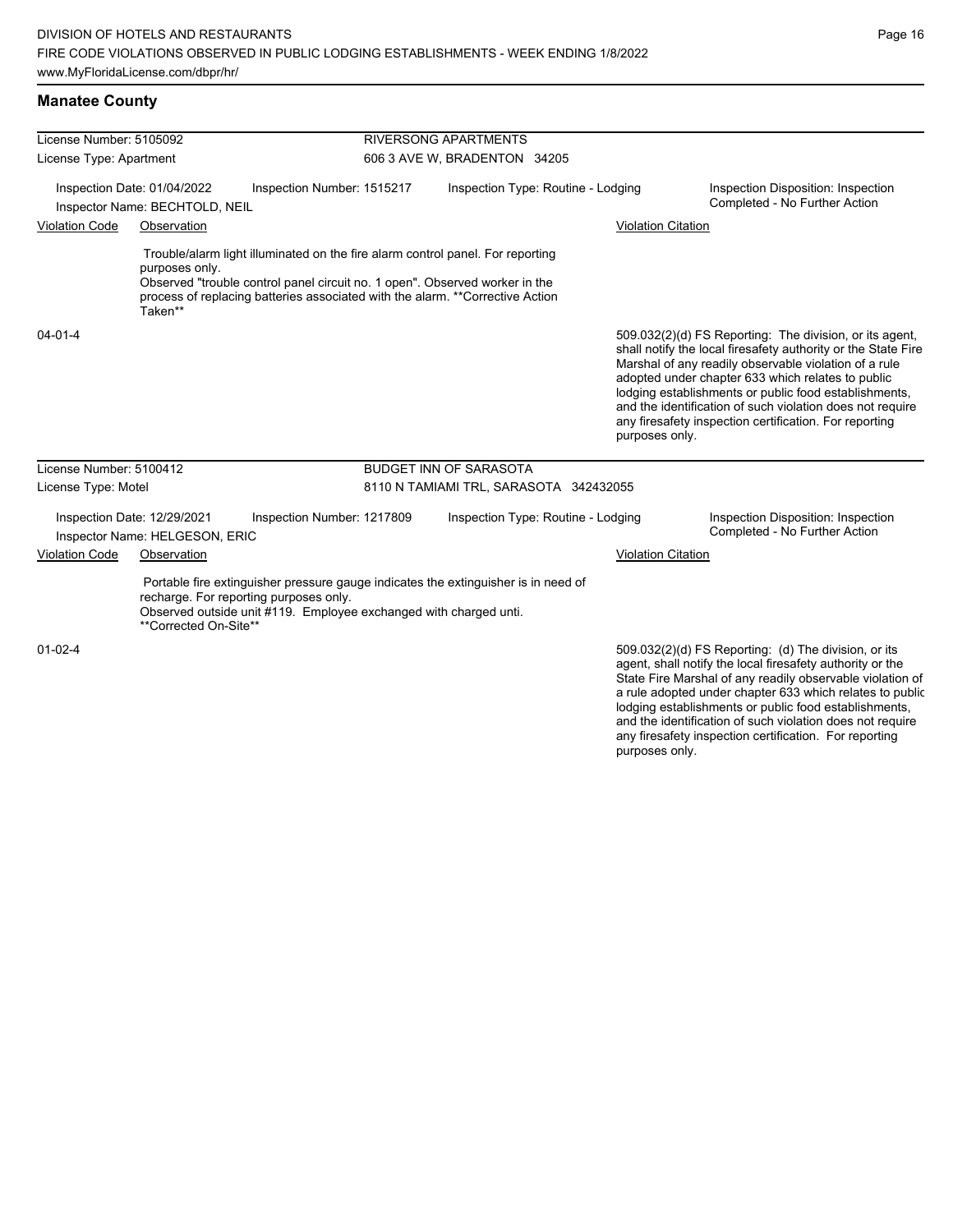## **Martin County**

| License Number: 5300176 |                                                                |                                                                                                                                                                                                                    | THE PARK VIEW          |                                                                                          |                           |                                                                                                                                                                                                                                                                                                                                                                                                                                                                                                                                                                                                                                                                                                                                                                                                                                                                     |
|-------------------------|----------------------------------------------------------------|--------------------------------------------------------------------------------------------------------------------------------------------------------------------------------------------------------------------|------------------------|------------------------------------------------------------------------------------------|---------------------------|---------------------------------------------------------------------------------------------------------------------------------------------------------------------------------------------------------------------------------------------------------------------------------------------------------------------------------------------------------------------------------------------------------------------------------------------------------------------------------------------------------------------------------------------------------------------------------------------------------------------------------------------------------------------------------------------------------------------------------------------------------------------------------------------------------------------------------------------------------------------|
| License Type: Apartment |                                                                |                                                                                                                                                                                                                    |                        | 2211 NE DIXIE HWY, JENSEN BEACH 34957                                                    |                           |                                                                                                                                                                                                                                                                                                                                                                                                                                                                                                                                                                                                                                                                                                                                                                                                                                                                     |
|                         | Inspection Date: 01/07/2022<br>Inspector Name: PETROW, MICHAEL | Inspection Number: 1530785                                                                                                                                                                                         |                        | Inspection Type: Routine - Lodging                                                       |                           | Inspection Disposition: Call Back -<br>Complied                                                                                                                                                                                                                                                                                                                                                                                                                                                                                                                                                                                                                                                                                                                                                                                                                     |
| <b>Violation Code</b>   | Observation                                                    |                                                                                                                                                                                                                    |                        |                                                                                          | <b>Violation Citation</b> |                                                                                                                                                                                                                                                                                                                                                                                                                                                                                                                                                                                                                                                                                                                                                                                                                                                                     |
|                         |                                                                | reporting purposes only. Missing in unit 17. - From follow-up inspection<br>2021-12-01: Unable to verify, tenant occupied. ** Time Extended**<br>follow-up inspection 2022-01-07: Unit occupied ** Time Extended** |                        | - From initial inspection : No smoke detector provided in guest room/unit. For<br>- From |                           |                                                                                                                                                                                                                                                                                                                                                                                                                                                                                                                                                                                                                                                                                                                                                                                                                                                                     |
| 04-02-4                 |                                                                |                                                                                                                                                                                                                    |                        |                                                                                          |                           | 509.215(1) and (2) and 509.032(2)(d) FS Reporting:<br>509.215(1) Each quest room shall be equipped with an<br>approved listed single-station smoke detector meeting<br>the minimum requirements of NFPA-74 Standards for<br>the Installation, Maintenance and Use of Household Fire<br>Warning Equipment. (2) The building has smoke<br>detectors in each guest room individually annunciating<br>to a panel at a supervised location. $509.032(2)(d)$ The<br>division, or its agent, shall notify the local firesafety<br>authority or the State Fire Marshal of any readily<br>observable violation of a rule adopted under chapter 63.<br>which relates to public lodging establishments or public<br>food establishments, and the identification of such<br>violation does not require any firesafety inspection<br>certification. For reporting purposes only. |
| License Number: 5300132 |                                                                |                                                                                                                                                                                                                    | <b>BLUE HERON</b>      |                                                                                          |                           |                                                                                                                                                                                                                                                                                                                                                                                                                                                                                                                                                                                                                                                                                                                                                                                                                                                                     |
| License Type: Apartment |                                                                |                                                                                                                                                                                                                    |                        | 4780 NE INDIAN RIVER DR, JENSEN BEACH 34957-4037                                         |                           |                                                                                                                                                                                                                                                                                                                                                                                                                                                                                                                                                                                                                                                                                                                                                                                                                                                                     |
|                         | Inspection Date: 01/04/2022<br>Inspector Name: PETROW, MICHAEL | Inspection Number: 1528175                                                                                                                                                                                         |                        | Inspection Type: Routine - Lodging                                                       |                           | Inspection Disposition: Warning<br><b>Issued</b>                                                                                                                                                                                                                                                                                                                                                                                                                                                                                                                                                                                                                                                                                                                                                                                                                    |
| <b>Violation Code</b>   | Observation                                                    |                                                                                                                                                                                                                    |                        |                                                                                          | Violation Citation        |                                                                                                                                                                                                                                                                                                                                                                                                                                                                                                                                                                                                                                                                                                                                                                                                                                                                     |
|                         | One missing in 4799 unit.                                      |                                                                                                                                                                                                                    |                        | No smoke detector provided in guest room/unit. For reporting purposes only.              |                           |                                                                                                                                                                                                                                                                                                                                                                                                                                                                                                                                                                                                                                                                                                                                                                                                                                                                     |
| 04-02-4                 |                                                                |                                                                                                                                                                                                                    |                        |                                                                                          |                           | 509.215(1) and (2) and 509.032(2)(d) FS Reporting:<br>509.215(1) Each guest room shall be equipped with an<br>approved listed single-station smoke detector meeting<br>the minimum requirements of NFPA-74 Standards for<br>the Installation, Maintenance and Use of Household Fire<br>Warning Equipment. (2) The building has smoke<br>detectors in each guest room individually annunciating<br>to a panel at a supervised location. $509.032(2)(d)$ The<br>division, or its agent, shall notify the local firesafety<br>authority or the State Fire Marshal of any readily<br>observable violation of a rule adopted under chapter 63.<br>which relates to public lodging establishments or public<br>food establishments, and the identification of such<br>violation does not require any firesafety inspection<br>certification. For reporting purposes only. |
| License Number: 5301060 |                                                                |                                                                                                                                                                                                                    | <b>MAINE STAY APTS</b> |                                                                                          |                           |                                                                                                                                                                                                                                                                                                                                                                                                                                                                                                                                                                                                                                                                                                                                                                                                                                                                     |
| License Type: Apartment |                                                                |                                                                                                                                                                                                                    |                        | 855 NW RIVER SHORES BLVD, STUART 34994                                                   |                           |                                                                                                                                                                                                                                                                                                                                                                                                                                                                                                                                                                                                                                                                                                                                                                                                                                                                     |
|                         | Inspection Date: 01/06/2022<br>Inspector Name: PETROW, MICHAEL | Inspection Number: 1520226                                                                                                                                                                                         |                        | Inspection Type: Routine - Lodging                                                       |                           | Inspection Disposition: Administrative<br>complaint recommended                                                                                                                                                                                                                                                                                                                                                                                                                                                                                                                                                                                                                                                                                                                                                                                                     |
| <b>Violation Code</b>   | Observation                                                    |                                                                                                                                                                                                                    |                        |                                                                                          | <b>Violation Citation</b> |                                                                                                                                                                                                                                                                                                                                                                                                                                                                                                                                                                                                                                                                                                                                                                                                                                                                     |
|                         |                                                                | Propane (LP gas) tank having a water capacity greater than 2.7 lbs. stored<br>under a stairwell. For reporting purposes only. Near unit 857.                                                                       |                        |                                                                                          |                           |                                                                                                                                                                                                                                                                                                                                                                                                                                                                                                                                                                                                                                                                                                                                                                                                                                                                     |
| 02-08-4                 |                                                                |                                                                                                                                                                                                                    |                        |                                                                                          |                           | $509.032(2)(d)$ FS Reporting: (d) The division, or its<br>agent, shall notify the local firesafety authority or the<br>State Fire Marshal of any readily observable violation of<br>a rule adopted under chapter 633 which relates to public<br>lodging establishments or public food establishments,<br>and the identification of such violation does not require                                                                                                                                                                                                                                                                                                                                                                                                                                                                                                  |

any firesafety inspection certification. For reporting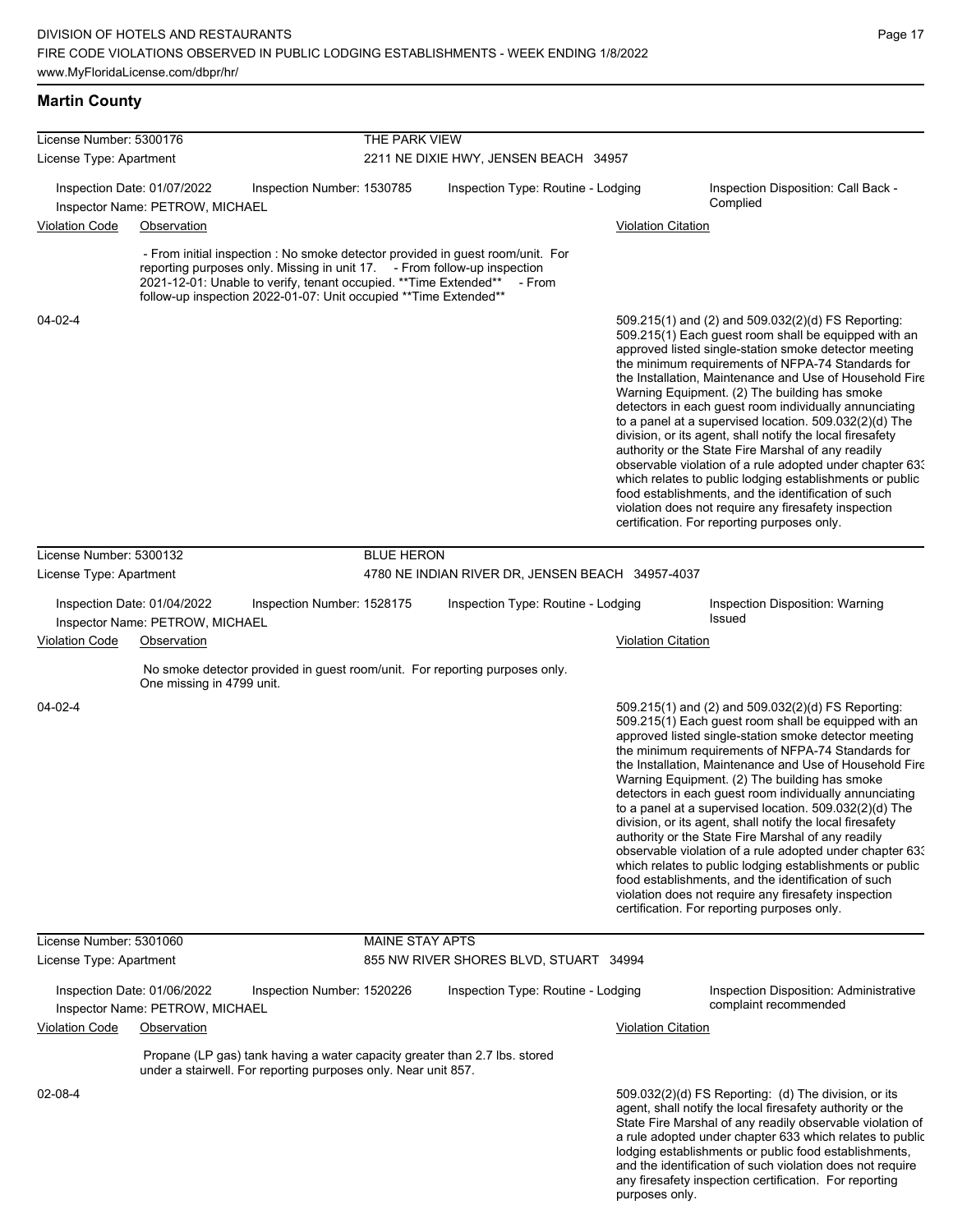| License Number: 5301447                                        |            |                                                                                                                                                                                                                                        | SUBURBAN EXTENDED STAY HOTEL STUART |                                                                                                                                                                                                                                                                                                     |  |  |  |
|----------------------------------------------------------------|------------|----------------------------------------------------------------------------------------------------------------------------------------------------------------------------------------------------------------------------------------|-------------------------------------|-----------------------------------------------------------------------------------------------------------------------------------------------------------------------------------------------------------------------------------------------------------------------------------------------------|--|--|--|
| License Type: Hotel                                            |            |                                                                                                                                                                                                                                        | 1900 SE FEDERAL HWY, STUART 34994   |                                                                                                                                                                                                                                                                                                     |  |  |  |
| Inspection Date: 01/07/2022<br>Inspector Name: PETROW, MICHAEL |            | Inspection Number: 1159645                                                                                                                                                                                                             | Inspection Type: Routine - Lodging  | Inspection Disposition: Call Back -<br>Complied                                                                                                                                                                                                                                                     |  |  |  |
| <b>Violation Code</b><br>Observation                           |            |                                                                                                                                                                                                                                        | Violation Citation                  |                                                                                                                                                                                                                                                                                                     |  |  |  |
|                                                                | Extended** | - From initial inspection : Portable fire extinguisher pressure gauge indicates the<br>extinguisher is in need of recharge. For reporting purposes only. Fire<br>extinguisher near 237. - From follow-up inspection 2022-01-07: **Time |                                     |                                                                                                                                                                                                                                                                                                     |  |  |  |
| $01 - 02 - 4$                                                  |            |                                                                                                                                                                                                                                        |                                     | 509.032(2)(d) FS Reporting: (d) The division, or its<br>agent, shall notify the local firesafety authority or the<br>State Fire Marshal of any readily observable violation of<br>a rule adopted under chapter 633 which relates to public<br>lodging establishments or public food establishments, |  |  |  |

and the identification of such violation does not require any firesafety inspection certification. For reporting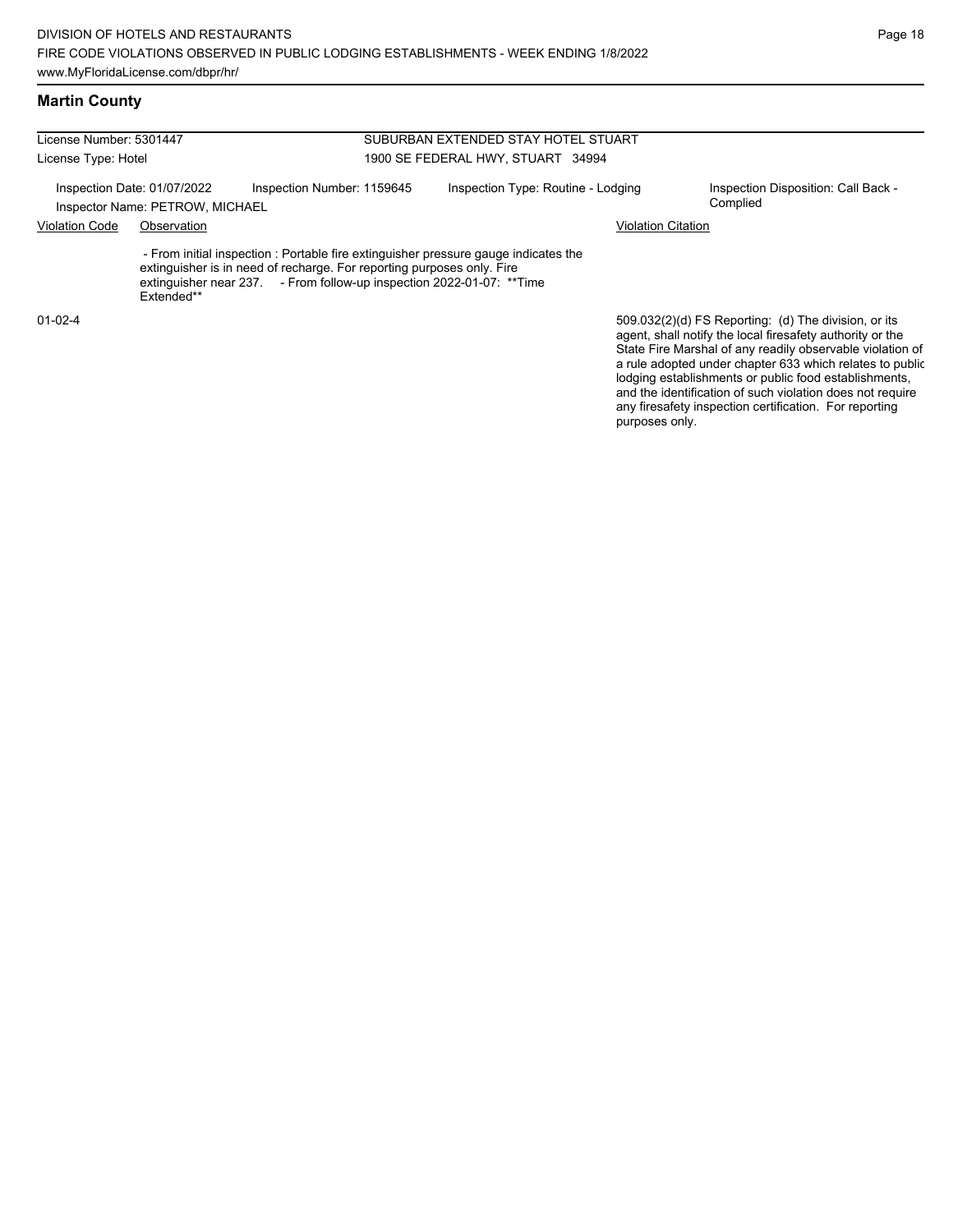## **Orange County**

| License Number: 5803221 |                                                                                                                                                                                                                                                   |                                                | <b>INDIGO WINTER PARK</b>                                  |                           |                                                                                                                                                                                                                                                                                                                                                                                                                                                                                                                                                                                                                                                                                                  |  |  |  |
|-------------------------|---------------------------------------------------------------------------------------------------------------------------------------------------------------------------------------------------------------------------------------------------|------------------------------------------------|------------------------------------------------------------|---------------------------|--------------------------------------------------------------------------------------------------------------------------------------------------------------------------------------------------------------------------------------------------------------------------------------------------------------------------------------------------------------------------------------------------------------------------------------------------------------------------------------------------------------------------------------------------------------------------------------------------------------------------------------------------------------------------------------------------|--|--|--|
| License Type: Apartment |                                                                                                                                                                                                                                                   |                                                | 220 S SEMORAN BLVD, WINTER PARK 32792                      |                           |                                                                                                                                                                                                                                                                                                                                                                                                                                                                                                                                                                                                                                                                                                  |  |  |  |
|                         | Inspection Date: 01/05/2022<br>Inspector Name: MONTGOMERY, DOREEN                                                                                                                                                                                 | Inspection Number: 1533691                     | Inspection Type: Complaint Full                            |                           | Inspection Disposition: Call Back -<br>Extension given, pending                                                                                                                                                                                                                                                                                                                                                                                                                                                                                                                                                                                                                                  |  |  |  |
| Violation Code          | Observation                                                                                                                                                                                                                                       |                                                |                                                            | <b>Violation Citation</b> |                                                                                                                                                                                                                                                                                                                                                                                                                                                                                                                                                                                                                                                                                                  |  |  |  |
|                         | - From initial inspection : Boiler certificate or insurance inspector's boiler report<br>expired. For reporting purposes only.                                                                                                                    |                                                |                                                            |                           |                                                                                                                                                                                                                                                                                                                                                                                                                                                                                                                                                                                                                                                                                                  |  |  |  |
|                         | Boiler room 3 (1) certificate expired 2/10/18<br>Boiler room 2 (1) certificate expired 2/10/18<br>Boiler room 5 (1) certificate expired 2/10/18<br>Boiler room 4 (1) certificate expired 2/10/18<br>Boiler room 1 (1) certificate expired 2/10/18 |                                                |                                                            |                           |                                                                                                                                                                                                                                                                                                                                                                                                                                                                                                                                                                                                                                                                                                  |  |  |  |
|                         | 5 boilers no certificates - From follow-up inspection 2021-12-17: ** Time<br>Extended**                                                                                                                                                           |                                                | - From follow-up inspection 2022-01-05: ** Time Extended** |                           |                                                                                                                                                                                                                                                                                                                                                                                                                                                                                                                                                                                                                                                                                                  |  |  |  |
| 08-01-4                 |                                                                                                                                                                                                                                                   |                                                |                                                            |                           | 61C-1.004(10) FAC and 509.032(2)(d) FS Reporting:<br>61C-1.004(10) The insurance inspector's boiler report is<br>required annually for power boilers and high<br>pressure/high temperature boilers and biannually for low<br>pressure steam or vapor heating boilers. 509.032(2)(d)<br>The division, or its agent, shall notify the local firesafety<br>authority or the State Fire Marshal of any readily<br>observable violation of a rule adopted under chapter 63.<br>which relates to public lodging establishments or public<br>food establishments, and the identification of such<br>violation does not require any firesafety inspection<br>certification. For reporting purposes only. |  |  |  |
| 08-03-4                 |                                                                                                                                                                                                                                                   |                                                |                                                            |                           | 61C-1.004(10) FAC and 509.032(2)(d) FS Reporting:<br>61C-1.004(10) The insurance inspector's boiler report is<br>required annually for power boilers and high<br>pressure/high temperature boilers and biannually for low<br>pressure steam or vapor heating boilers. 509.032(2)(d)<br>The division, or its agent, shall notify the local firesafety<br>authority or the State Fire Marshal of any readily<br>observable violation of a rule adopted under chapter 633<br>which relates to public lodging establishments or public<br>food establishments, and the identification of such<br>violation does not require any firesafety inspection<br>certification. For reporting purposes only. |  |  |  |
| License Number: 5808882 |                                                                                                                                                                                                                                                   |                                                | INTOWN SUITES ORLANDO FLORIDA TURNPIKE                     |                           |                                                                                                                                                                                                                                                                                                                                                                                                                                                                                                                                                                                                                                                                                                  |  |  |  |
| License Type: Hotel     |                                                                                                                                                                                                                                                   |                                                | 8010 PRESIDENTS DR, ORLANDO 32809                          |                           |                                                                                                                                                                                                                                                                                                                                                                                                                                                                                                                                                                                                                                                                                                  |  |  |  |
| <b>Violation Code</b>   | Inspection Date: 01/07/2022<br>Inspector Name: PASIECKI, VICTORIA<br>Observation                                                                                                                                                                  | Inspection Number: 1160770                     | Inspection Type: Routine - Lodging                         | <b>Violation Citation</b> | Inspection Disposition: Call Back -<br>Admin. complaint recommended                                                                                                                                                                                                                                                                                                                                                                                                                                                                                                                                                                                                                              |  |  |  |
|                         | - From initial inspection : No boiler certificate or insurance inspector's boiler<br>report available. For reporting purposes only.                                                                                                               |                                                |                                                            |                           |                                                                                                                                                                                                                                                                                                                                                                                                                                                                                                                                                                                                                                                                                                  |  |  |  |
|                         | Boiler report operator presented states at bottom that it is a "Non-certificate"<br>external inspection"<br>Extended**                                                                                                                            | - From follow-up inspection 2022-01-07: **Time |                                                            |                           |                                                                                                                                                                                                                                                                                                                                                                                                                                                                                                                                                                                                                                                                                                  |  |  |  |
| 08-03-4                 |                                                                                                                                                                                                                                                   |                                                |                                                            |                           | 61C-1.004(10) FAC and 509.032(2)(d) FS Reporting:<br>61C-1.004(10) The insurance inspector's boiler report is<br>required annually for power boilers and high<br>pressure/high temperature boilers and biannually for low<br>pressure steam or vapor heating boilers. 509.032(2)(d)<br>The division, or its agent, shall notify the local firesafety<br>authority or the State Fire Marshal of any readily<br>observable violation of a rule adopted under chapter 63.<br>which relates to public lodging establishments or public                                                                                                                                                               |  |  |  |

Page 19

food establishments, and the identification of such violation does not require any firesafety inspection certification. For reporting purposes only.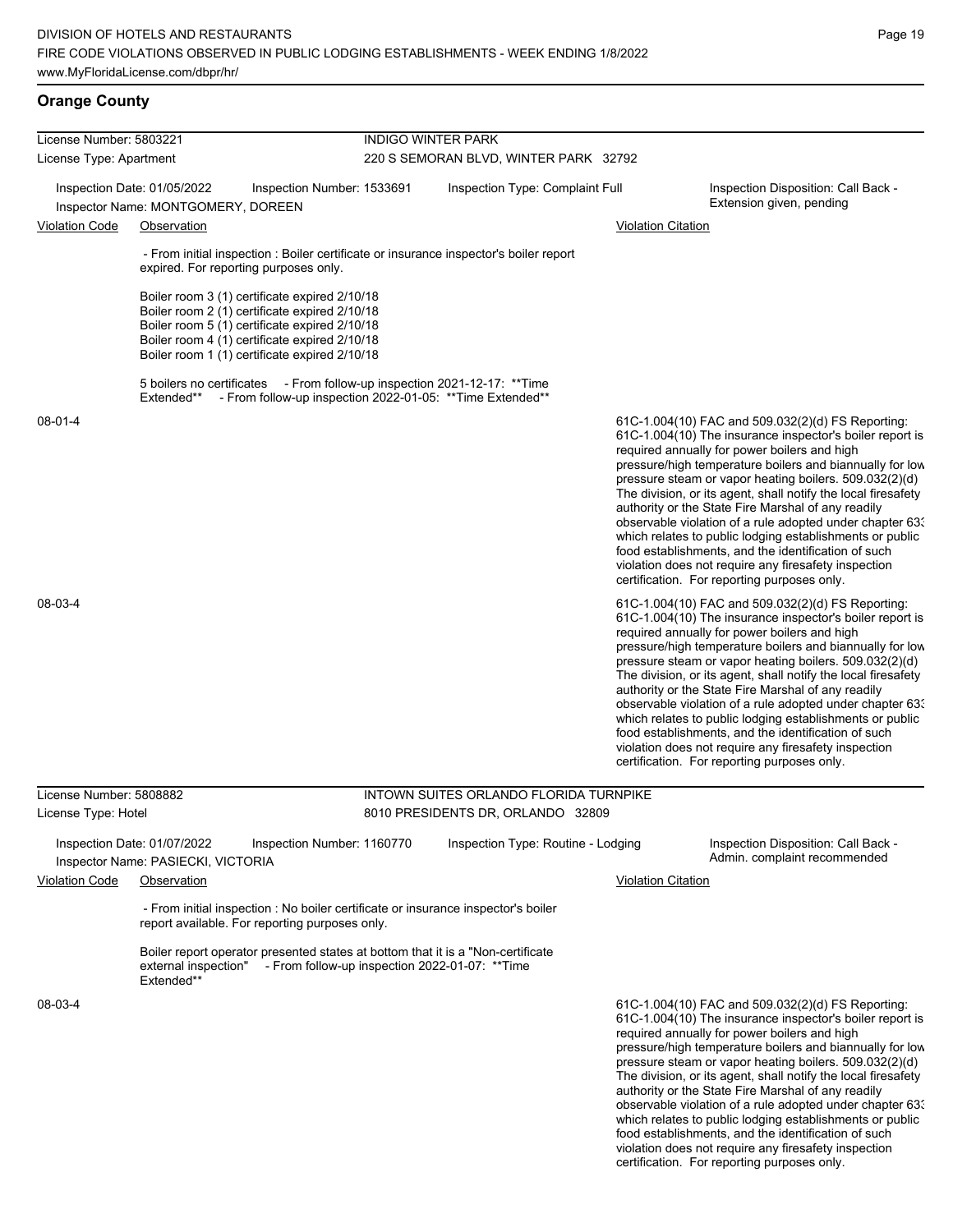# **Orange County**

|                         | License Number: 5811176                     |                                                                                                                              |                                        | HOLIDAY INN EXPRESS LAKE BUENA VISTA                                         |                           |                                                                                                                                                                                                                                                                                                                                                                                                                            |  |
|-------------------------|---------------------------------------------|------------------------------------------------------------------------------------------------------------------------------|----------------------------------------|------------------------------------------------------------------------------|---------------------------|----------------------------------------------------------------------------------------------------------------------------------------------------------------------------------------------------------------------------------------------------------------------------------------------------------------------------------------------------------------------------------------------------------------------------|--|
| License Type: Hotel     |                                             |                                                                                                                              | 11409 MARBELLA PALMS CT, ORLANDO 32836 |                                                                              |                           |                                                                                                                                                                                                                                                                                                                                                                                                                            |  |
| <b>Violation Code</b>   | Inspection Date: 01/04/2022<br>Observation  | Inspection Number: 1161618<br>Inspector Name: SPEIGHTS, BLANCHIE MACHELLE                                                    |                                        | Inspection Type: Routine - Lodging                                           | <b>Violation Citation</b> | Inspection Disposition: Inspection<br>Completed - No Further Action                                                                                                                                                                                                                                                                                                                                                        |  |
|                         | Manager notify company.                     | Portable fire extinguisher locked in a box with no means of access to the fire<br>extinguisher. For reporting purposes only. |                                        | Observed fire Extinguisher are expired 12/2020 throughout the Hotel spoke to |                           |                                                                                                                                                                                                                                                                                                                                                                                                                            |  |
| $01 - 06 - 4$           |                                             |                                                                                                                              |                                        |                                                                              | purposes only.            | 509.032(2)(d) FS Reporting: (d) The division, or its<br>agent, shall notify the local firesafety authority or the<br>State Fire Marshal of any readily observable violation of<br>a rule adopted under chapter 633 which relates to public<br>lodging establishments or public food establishments,<br>and the identification of such violation does not require<br>any firesafety inspection certification. For reporting |  |
|                         |                                             |                                                                                                                              |                                        |                                                                              |                           |                                                                                                                                                                                                                                                                                                                                                                                                                            |  |
| License Number: 5811241 |                                             |                                                                                                                              | THE LOOP APARTMENTS                    |                                                                              |                           |                                                                                                                                                                                                                                                                                                                                                                                                                            |  |
| License Type: Apartment |                                             |                                                                                                                              |                                        | 3201 ESPINOSA DR, KISSIMMEE 34741                                            |                           |                                                                                                                                                                                                                                                                                                                                                                                                                            |  |
|                         | Inspection Date: 01/06/2022                 | Inspection Number: 1531642                                                                                                   |                                        | Inspection Type: Routine - Lodging                                           |                           | Inspection Disposition: Inspection<br>Completed - No Further Action                                                                                                                                                                                                                                                                                                                                                        |  |
| <b>Violation Code</b>   | Inspector Name: ALVIS, DAVID<br>Observation |                                                                                                                              |                                        |                                                                              | <b>Violation Citation</b> |                                                                                                                                                                                                                                                                                                                                                                                                                            |  |
|                         | purposes only.                              | Trouble/alarm light illuminated on the fire alarm control panel. For reporting                                               |                                        |                                                                              |                           |                                                                                                                                                                                                                                                                                                                                                                                                                            |  |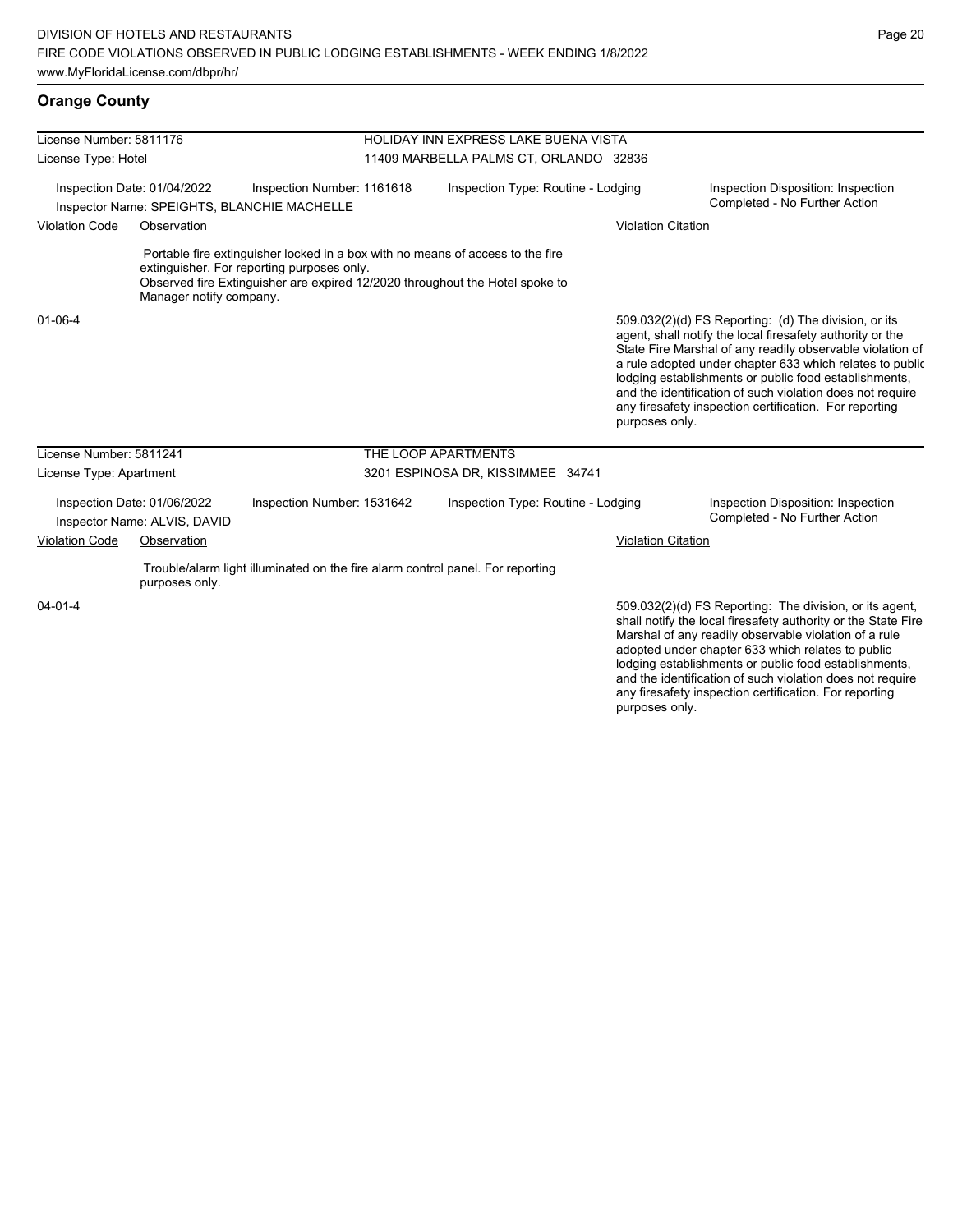| License Number: 5900233 |                                                            |                                                                              |                                                     | MAINGATE LAKESIDE RESORT                                                                                                                                        |                           |                                                                                                                                                                                                                                                                                                                                                                                                                                                                                                                                                                                                                                                   |  |  |
|-------------------------|------------------------------------------------------------|------------------------------------------------------------------------------|-----------------------------------------------------|-----------------------------------------------------------------------------------------------------------------------------------------------------------------|---------------------------|---------------------------------------------------------------------------------------------------------------------------------------------------------------------------------------------------------------------------------------------------------------------------------------------------------------------------------------------------------------------------------------------------------------------------------------------------------------------------------------------------------------------------------------------------------------------------------------------------------------------------------------------------|--|--|
| License Type: Hotel     |                                                            |                                                                              | 7769 W. IRLO BRONSON MEMORIAL HWY., KISSIMMEE 34747 |                                                                                                                                                                 |                           |                                                                                                                                                                                                                                                                                                                                                                                                                                                                                                                                                                                                                                                   |  |  |
|                         | Inspection Date: 01/06/2022<br>Inspector Name: IRVEN, RYAN | Inspection Number: 1163969                                                   | Inspection Type: Complaint Full                     |                                                                                                                                                                 |                           | Inspection Disposition: Inspection<br>Completed - No Further Action                                                                                                                                                                                                                                                                                                                                                                                                                                                                                                                                                                               |  |  |
| <b>Violation Code</b>   | Observation                                                |                                                                              |                                                     |                                                                                                                                                                 | <b>Violation Citation</b> |                                                                                                                                                                                                                                                                                                                                                                                                                                                                                                                                                                                                                                                   |  |  |
|                         | room 130                                                   |                                                                              |                                                     | Portable fire extinguisher missing from it's designated location (sign present<br>indicating designated location). For reporting purposes only. By room 149 and |                           |                                                                                                                                                                                                                                                                                                                                                                                                                                                                                                                                                                                                                                                   |  |  |
| 01-03-4                 |                                                            |                                                                              |                                                     |                                                                                                                                                                 | purposes only.            | 509.032(2)(d) FS Reporting: (d) The division, or its<br>agent, shall notify the local firesafety authority or the<br>State Fire Marshal of any readily observable violation of<br>a rule adopted under chapter 633 which relates to public<br>lodging establishments or public food establishments,<br>and the identification of such violation does not require<br>any firesafety inspection certification. For reporting                                                                                                                                                                                                                        |  |  |
| 01-06-4                 |                                                            |                                                                              |                                                     |                                                                                                                                                                 | purposes only.            | 509.032(2)(d) FS Reporting: (d) The division, or its<br>agent, shall notify the local firesafety authority or the<br>State Fire Marshal of any readily observable violation of<br>a rule adopted under chapter 633 which relates to public<br>lodging establishments or public food establishments,<br>and the identification of such violation does not require<br>any firesafety inspection certification. For reporting                                                                                                                                                                                                                        |  |  |
| 04-01-4                 |                                                            |                                                                              |                                                     |                                                                                                                                                                 | purposes only.            | 509.032(2)(d) FS Reporting: The division, or its agent,<br>shall notify the local firesafety authority or the State Fire<br>Marshal of any readily observable violation of a rule<br>adopted under chapter 633 which relates to public<br>lodging establishments or public food establishments,<br>and the identification of such violation does not require<br>any firesafety inspection certification. For reporting                                                                                                                                                                                                                            |  |  |
| License Number: 5900643 |                                                            |                                                                              |                                                     | <b>QUALITY INN &amp; SUITES BY THE LAKE KISSIMMEE</b>                                                                                                           |                           |                                                                                                                                                                                                                                                                                                                                                                                                                                                                                                                                                                                                                                                   |  |  |
| License Type: Motel     |                                                            |                                                                              |                                                     | 7785 W US 192, KISSIMMEE 34747                                                                                                                                  |                           |                                                                                                                                                                                                                                                                                                                                                                                                                                                                                                                                                                                                                                                   |  |  |
|                         | Inspection Date: 01/07/2022<br>Inspector Name: IRVEN, RYAN | Inspection Number: 1217650                                                   |                                                     | Inspection Type: Routine - Lodging                                                                                                                              |                           | Inspection Disposition: Inspection<br>Completed - No Further Action                                                                                                                                                                                                                                                                                                                                                                                                                                                                                                                                                                               |  |  |
| <b>Violation Code</b>   | Observation                                                |                                                                              |                                                     |                                                                                                                                                                 | <b>Violation Citation</b> |                                                                                                                                                                                                                                                                                                                                                                                                                                                                                                                                                                                                                                                   |  |  |
|                         | **Corrected On-Site**                                      | indicating designated location). For reporting purposes only. By boiler room |                                                     | Portable fire extinguisher missing from it's designated location (sign present                                                                                  |                           |                                                                                                                                                                                                                                                                                                                                                                                                                                                                                                                                                                                                                                                   |  |  |
| 01-03-4                 |                                                            |                                                                              |                                                     |                                                                                                                                                                 | purposes only.            | 509.032(2)(d) FS Reporting: (d) The division, or its<br>agent, shall notify the local firesafety authority or the<br>State Fire Marshal of any readily observable violation of<br>a rule adopted under chapter 633 which relates to public<br>lodging establishments or public food establishments,<br>and the identification of such violation does not require<br>any firesafety inspection certification. For reporting                                                                                                                                                                                                                        |  |  |
| 08-01-4                 |                                                            |                                                                              |                                                     |                                                                                                                                                                 |                           | 61C-1.004(10) FAC and 509.032(2)(d) FS Reporting:<br>61C-1.004(10) The insurance inspector's boiler report is<br>required annually for power boilers and high<br>pressure/high temperature boilers and biannually for low<br>pressure steam or vapor heating boilers. 509.032(2)(d)<br>The division, or its agent, shall notify the local firesafety<br>authority or the State Fire Marshal of any readily<br>observable violation of a rule adopted under chapter 63.<br>which relates to public lodging establishments or public<br>food establishments, and the identification of such<br>violation does not require any firesafety inspection |  |  |

certification. For reporting purposes only.

Page 21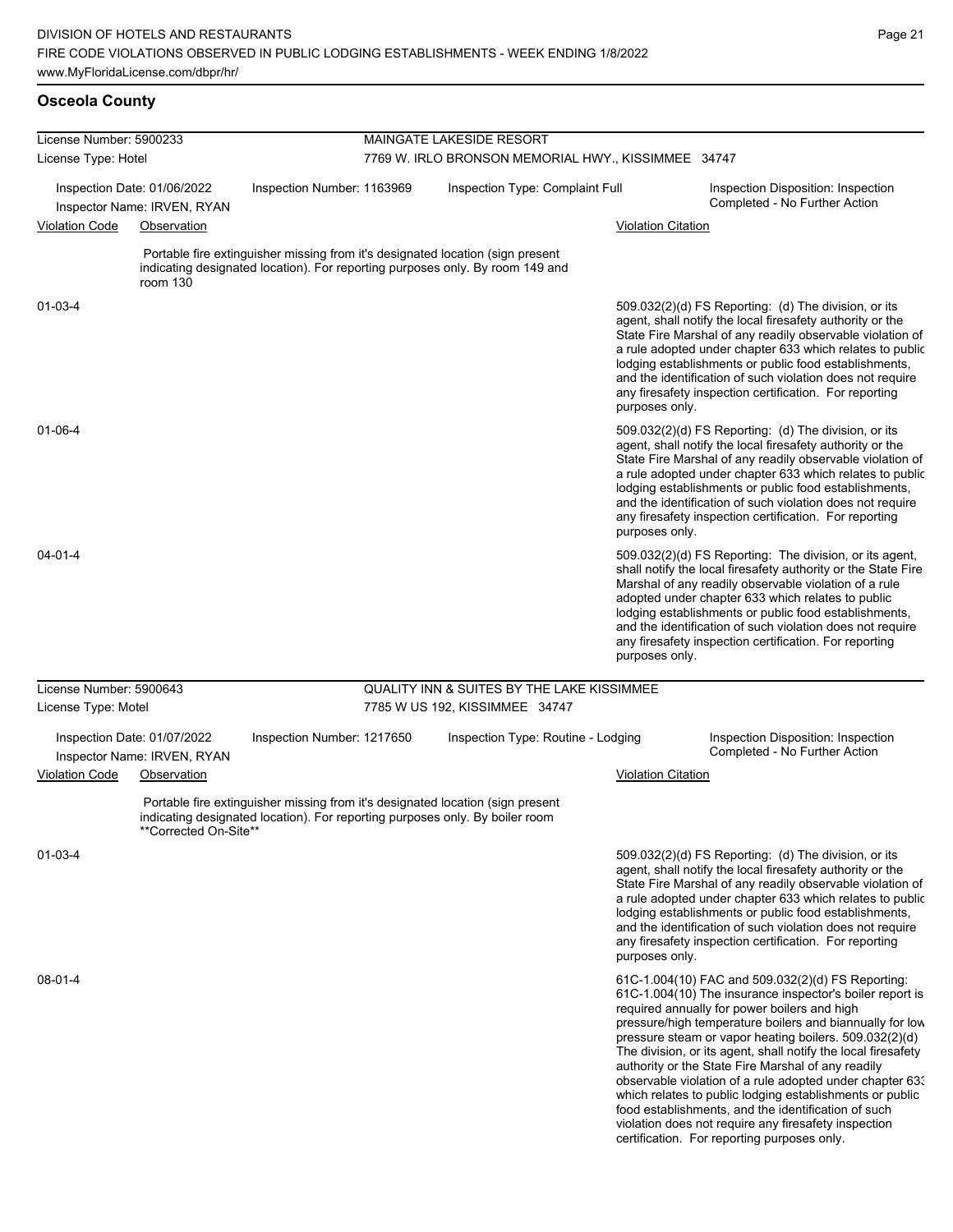| License Number: 6203064 |                                                                 |                                                                             |  | TRADEWINDS SANDPIPER BEACH RESORT                                                                                                                                                                                               |                           |                                                                                                                                                                                                                                                                                                                                                                                                                                                                                                                                                                                                                                                                                                  |
|-------------------------|-----------------------------------------------------------------|-----------------------------------------------------------------------------|--|---------------------------------------------------------------------------------------------------------------------------------------------------------------------------------------------------------------------------------|---------------------------|--------------------------------------------------------------------------------------------------------------------------------------------------------------------------------------------------------------------------------------------------------------------------------------------------------------------------------------------------------------------------------------------------------------------------------------------------------------------------------------------------------------------------------------------------------------------------------------------------------------------------------------------------------------------------------------------------|
| License Type: Motel     |                                                                 | 6000 GULF BLVD, ST. PETE BEACH 33706                                        |  |                                                                                                                                                                                                                                 |                           |                                                                                                                                                                                                                                                                                                                                                                                                                                                                                                                                                                                                                                                                                                  |
|                         | Inspection Date: 01/04/2022<br>Inspector Name: DAY-WALKER, LISA | Inspection Number: 1218415                                                  |  | Inspection Type: Routine - Lodging                                                                                                                                                                                              |                           | Inspection Disposition: Call Back -<br>Admin. complaint recommended                                                                                                                                                                                                                                                                                                                                                                                                                                                                                                                                                                                                                              |
| <b>Violation Code</b>   | Observation                                                     |                                                                             |  |                                                                                                                                                                                                                                 | <b>Violation Citation</b> |                                                                                                                                                                                                                                                                                                                                                                                                                                                                                                                                                                                                                                                                                                  |
|                         | **Repeat Violation**<br>Extended**                              |                                                                             |  | - From initial inspection : Trouble/alarm light illuminated on the fire alarm control<br>panel. For reporting purposes only. YellowTrouble light illuminated in front lobby.<br>- From follow-up inspection 2022-01-04: ** Time |                           |                                                                                                                                                                                                                                                                                                                                                                                                                                                                                                                                                                                                                                                                                                  |
| $04 - 01 - 4$           |                                                                 |                                                                             |  |                                                                                                                                                                                                                                 | purposes only.            | 509.032(2)(d) FS Reporting: The division, or its agent,<br>shall notify the local firesafety authority or the State Fire<br>Marshal of any readily observable violation of a rule<br>adopted under chapter 633 which relates to public<br>lodging establishments or public food establishments,<br>and the identification of such violation does not require<br>any firesafety inspection certification. For reporting                                                                                                                                                                                                                                                                           |
| $08 - 01 - 4$           |                                                                 |                                                                             |  |                                                                                                                                                                                                                                 |                           | 61C-1.004(10) FAC and 509.032(2)(d) FS Reporting:<br>61C-1.004(10) The insurance inspector's boiler report is<br>required annually for power boilers and high<br>pressure/high temperature boilers and biannually for low<br>pressure steam or vapor heating boilers. 509.032(2)(d)<br>The division, or its agent, shall notify the local firesafety<br>authority or the State Fire Marshal of any readily<br>observable violation of a rule adopted under chapter 63.<br>which relates to public lodging establishments or public<br>food establishments, and the identification of such<br>violation does not require any firesafety inspection<br>certification. For reporting purposes only. |
| License Number: 6214166 |                                                                 |                                                                             |  | EXTENDED STAY AMERICA #303                                                                                                                                                                                                      |                           |                                                                                                                                                                                                                                                                                                                                                                                                                                                                                                                                                                                                                                                                                                  |
| License Type: Hotel     |                                                                 |                                                                             |  | 3089 EXECUTIVE DR, CLEARWATER 33762                                                                                                                                                                                             |                           |                                                                                                                                                                                                                                                                                                                                                                                                                                                                                                                                                                                                                                                                                                  |
|                         | Inspection Date: 01/03/2022<br>Inspector Name: LOZANO, KELVIN   | Inspection Number: 1161100                                                  |  | Inspection Type: Routine - Lodging                                                                                                                                                                                              |                           | Inspection Disposition: Warning<br><b>Issued</b>                                                                                                                                                                                                                                                                                                                                                                                                                                                                                                                                                                                                                                                 |
| <b>Violation Code</b>   | Observation                                                     |                                                                             |  |                                                                                                                                                                                                                                 | <b>Violation Citation</b> |                                                                                                                                                                                                                                                                                                                                                                                                                                                                                                                                                                                                                                                                                                  |
|                         | looked at.                                                      | purposes only. Per operator there is already a work order placed to have it |  | Trouble/alarm light illuminated on the fire alarm control panel. For reporting                                                                                                                                                  |                           |                                                                                                                                                                                                                                                                                                                                                                                                                                                                                                                                                                                                                                                                                                  |
| $04 - 01 - 4$           |                                                                 |                                                                             |  |                                                                                                                                                                                                                                 | purposes only.            | 509.032(2)(d) FS Reporting: The division, or its agent,<br>shall notify the local firesafety authority or the State Fire<br>Marshal of any readily observable violation of a rule<br>adopted under chapter 633 which relates to public<br>lodging establishments or public food establishments,<br>and the identification of such violation does not require<br>any firesafety inspection certification. For reporting                                                                                                                                                                                                                                                                           |
| $08-01-4$               |                                                                 |                                                                             |  |                                                                                                                                                                                                                                 |                           | 61C-1.004(10) FAC and 509.032(2)(d) FS Reporting:<br>61C-1.004(10) The insurance inspector's boiler report is<br>required annually for power boilers and high<br>pressure/high temperature boilers and biannually for low<br>pressure steam or vapor heating boilers. 509.032(2)(d)<br>The division, or its agent, shall notify the local firesafety<br>authority or the State Fire Marshal of any readily<br>observable violation of a rule adopted under chapter 633                                                                                                                                                                                                                           |

which relates to public lodging establishments or public food establishments, and the identification of such violation does not require any firesafety inspection certification. For reporting purposes only.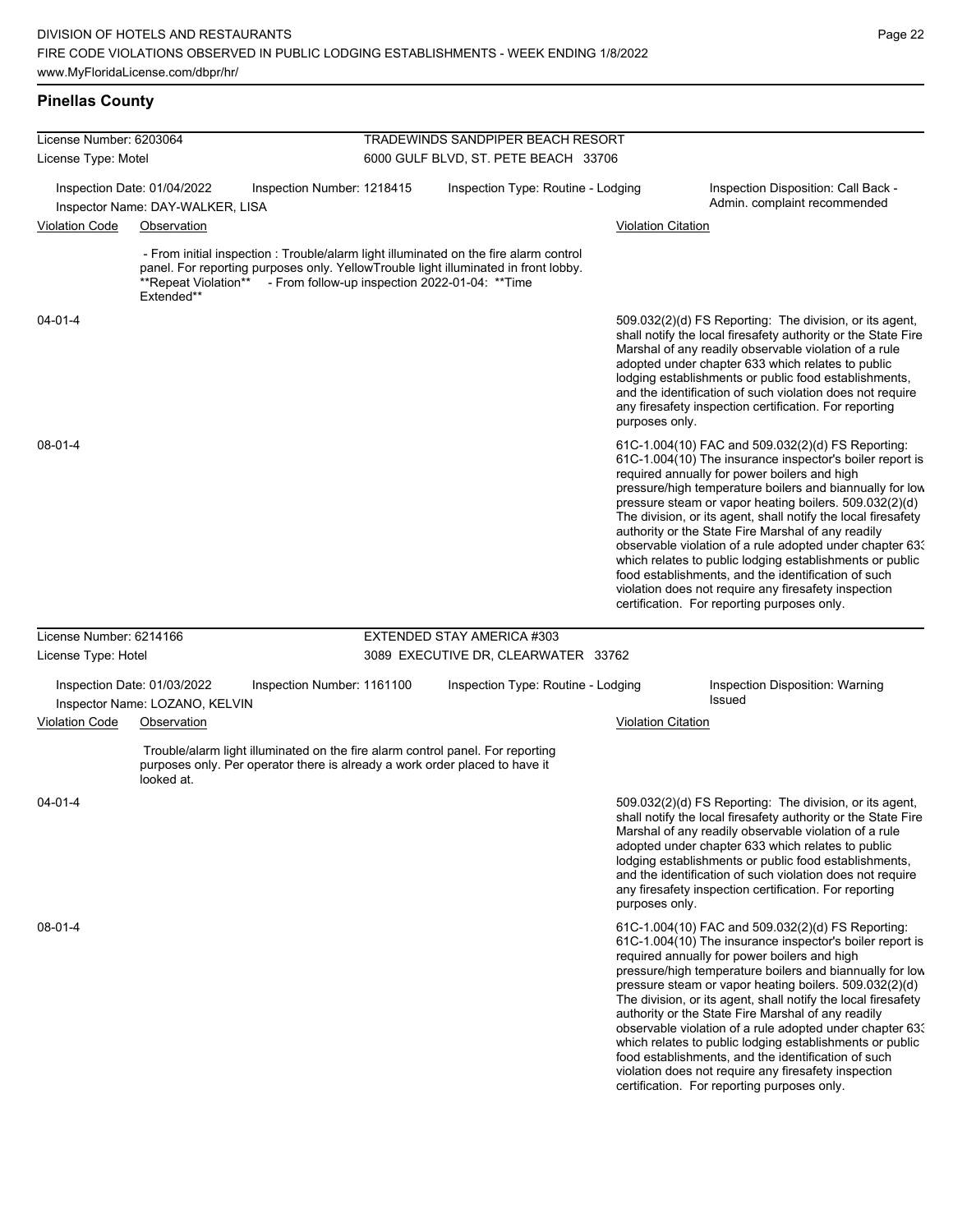| License Number: 6208876 |                                                             |                                                                                                                      | <b>SAWGRASS APARTMENTS</b>           |                                                                                                                                                                                                                                                                                                    |  |  |  |
|-------------------------|-------------------------------------------------------------|----------------------------------------------------------------------------------------------------------------------|--------------------------------------|----------------------------------------------------------------------------------------------------------------------------------------------------------------------------------------------------------------------------------------------------------------------------------------------------|--|--|--|
| License Type: Apartment |                                                             |                                                                                                                      | 4150 78TH AVE N, PINELLAS PARK 33781 |                                                                                                                                                                                                                                                                                                    |  |  |  |
|                         | Inspection Date: 01/04/2022<br>Inspector Name: ZHANG, JACKY | Inspection Number: 1520316                                                                                           | Inspection Type: Routine - Lodging   | Inspection Disposition: Inspection<br>Completed - No Further Action                                                                                                                                                                                                                                |  |  |  |
| <b>Violation Code</b>   | Observation                                                 |                                                                                                                      |                                      | <b>Violation Citation</b>                                                                                                                                                                                                                                                                          |  |  |  |
|                         | By apt 110.                                                 | Portable fire extinguisher pressure gauge indicates the extinguisher is<br>overcharged. For reporting purposes only. |                                      |                                                                                                                                                                                                                                                                                                    |  |  |  |
| $01 - 01 - 4$           |                                                             |                                                                                                                      |                                      | 509.032(2)(d) FS Reporting: (d) The division, or its<br>agent, shall notify the local firesafety authority or the<br>State Fire Marshal of any readily observable violation of<br>a rule adopted under chapter 633 which relates to public<br>lodging ostablishments or public food ostablishments |  |  |  |

lodging establishments or public food establishments, and the identification of such violation does not require any firesafety inspection certification. For reporting purposes only.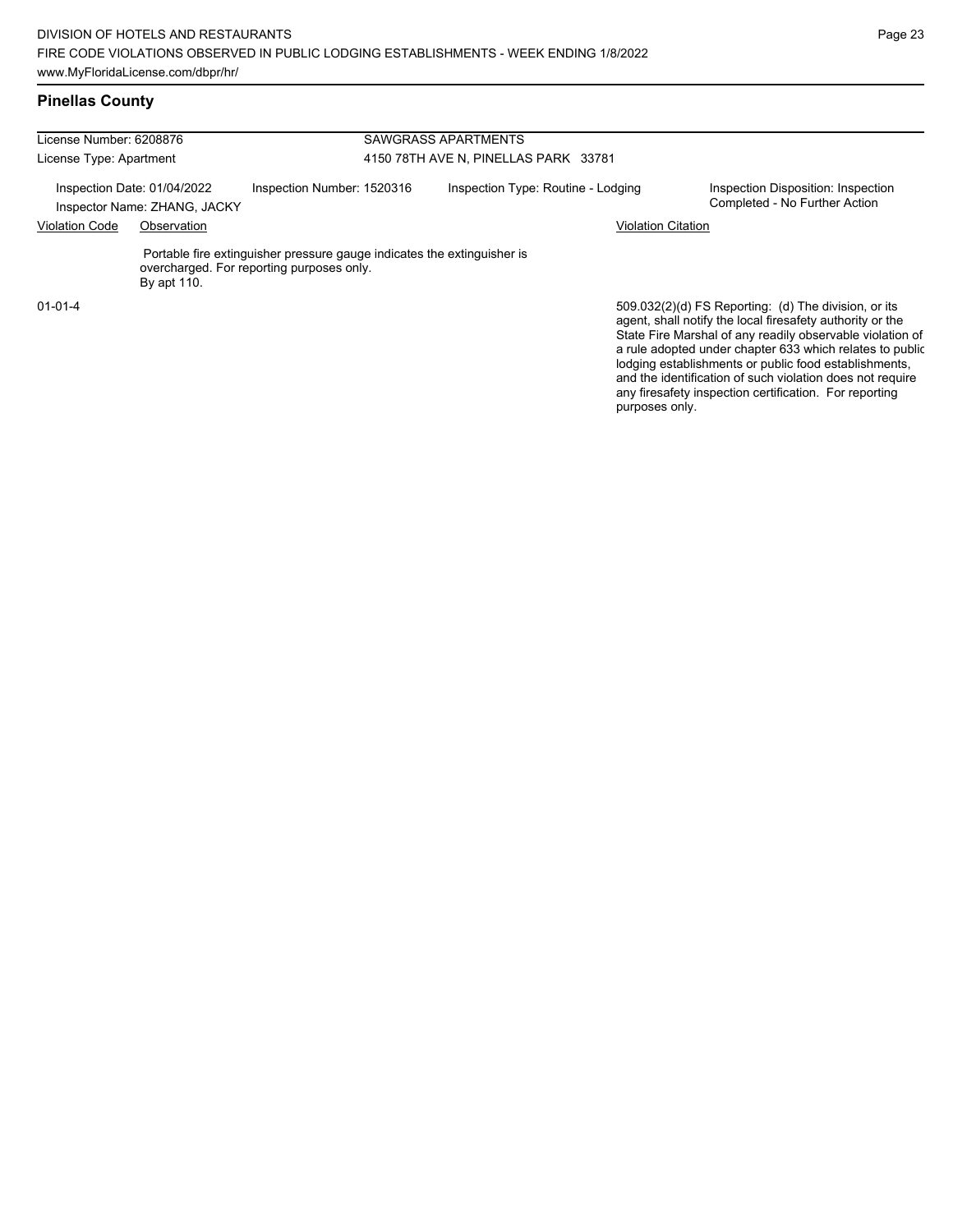| License Number: 6204404 |                                                                                                                                                                                                                                                                                                                         | DUNEDIN COVE MOTEL              |                                    |                           |                                                                                                                                                                                                                                                                                                                                                                                                                                                                                                                                                                                                                                                                                                                                                                                                                                                                     |  |
|-------------------------|-------------------------------------------------------------------------------------------------------------------------------------------------------------------------------------------------------------------------------------------------------------------------------------------------------------------------|---------------------------------|------------------------------------|---------------------------|---------------------------------------------------------------------------------------------------------------------------------------------------------------------------------------------------------------------------------------------------------------------------------------------------------------------------------------------------------------------------------------------------------------------------------------------------------------------------------------------------------------------------------------------------------------------------------------------------------------------------------------------------------------------------------------------------------------------------------------------------------------------------------------------------------------------------------------------------------------------|--|
| License Type: Motel     |                                                                                                                                                                                                                                                                                                                         | 1220 MAIN STREET, DUNEDIN 34698 |                                    |                           |                                                                                                                                                                                                                                                                                                                                                                                                                                                                                                                                                                                                                                                                                                                                                                                                                                                                     |  |
|                         | Inspection Date: 01/03/2022<br>Inspection Number: 1219027<br>Inspector Name: CESAR, RACHEL                                                                                                                                                                                                                              |                                 | Inspection Type: Routine - Lodging |                           | Inspection Disposition: Call Back -<br>Complied                                                                                                                                                                                                                                                                                                                                                                                                                                                                                                                                                                                                                                                                                                                                                                                                                     |  |
| <b>Violation Code</b>   | Observation                                                                                                                                                                                                                                                                                                             |                                 |                                    | <b>Violation Citation</b> |                                                                                                                                                                                                                                                                                                                                                                                                                                                                                                                                                                                                                                                                                                                                                                                                                                                                     |  |
|                         | - From initial inspection : Portable fire extinguisher locked in a box with no<br>means of access to the fire extinguisher. For reporting purposes only. Issuing<br>tool to break cover between rooms 22 and 23 - From follow-up inspection<br>2022-01-03: Tool missing off of fire extinguisher box. **Time Extended** |                                 |                                    |                           |                                                                                                                                                                                                                                                                                                                                                                                                                                                                                                                                                                                                                                                                                                                                                                                                                                                                     |  |
| 01-06-4                 |                                                                                                                                                                                                                                                                                                                         |                                 |                                    | purposes only.            | 509.032(2)(d) FS Reporting: (d) The division, or its<br>agent, shall notify the local firesafety authority or the<br>State Fire Marshal of any readily observable violation of<br>a rule adopted under chapter 633 which relates to public<br>lodging establishments or public food establishments,<br>and the identification of such violation does not require<br>any firesafety inspection certification. For reporting                                                                                                                                                                                                                                                                                                                                                                                                                                          |  |
| $01 - 06 - 4$           |                                                                                                                                                                                                                                                                                                                         |                                 |                                    | purposes only.            | 509.032(2)(d) FS Reporting: (d) The division, or its<br>agent, shall notify the local firesafety authority or the<br>State Fire Marshal of any readily observable violation of<br>a rule adopted under chapter 633 which relates to public<br>lodging establishments or public food establishments,<br>and the identification of such violation does not require<br>any firesafety inspection certification. For reporting                                                                                                                                                                                                                                                                                                                                                                                                                                          |  |
| 04-02-4                 |                                                                                                                                                                                                                                                                                                                         |                                 |                                    |                           | 509.215(1) and (2) and 509.032(2)(d) FS Reporting:<br>509.215(1) Each guest room shall be equipped with an<br>approved listed single-station smoke detector meeting<br>the minimum requirements of NFPA-74 Standards for<br>the Installation, Maintenance and Use of Household Fire<br>Warning Equipment. (2) The building has smoke<br>detectors in each guest room individually annunciating<br>to a panel at a supervised location. $509.032(2)(d)$ The<br>division, or its agent, shall notify the local firesafety<br>authority or the State Fire Marshal of any readily<br>observable violation of a rule adopted under chapter 63.<br>which relates to public lodging establishments or public<br>food establishments, and the identification of such<br>violation does not require any firesafety inspection<br>certification. For reporting purposes only. |  |
| 04-02-4                 |                                                                                                                                                                                                                                                                                                                         |                                 |                                    |                           | 509.215(1) and (2) and 509.032(2)(d) FS Reporting:<br>509.215(1) Each quest room shall be equipped with an<br>approved listed single-station smoke detector meeting<br>the minimum requirements of NFPA-74 Standards for<br>the Installation. Maintenance and Use of Household Fire<br>Warning Equipment. (2) The building has smoke<br>detectors in each guest room individually annunciating<br>to a panel at a supervised location. 509.032(2)(d) The<br>division, or its agent, shall notify the local firesafety<br>authority or the State Fire Marshal of any readily<br>observable violation of a rule adopted under chapter 633<br>which relates to public lodging establishments or public<br>food establishments, and the identification of such<br>violation does not require any firesafety inspection<br>certification. For reporting purposes only.   |  |
| 07-04-4                 |                                                                                                                                                                                                                                                                                                                         |                                 |                                    | purposes only.            | 509.032(2)(d) FS Reporting: (d) The division, or its<br>agent, shall notify the local firesafety authority or the<br>State Fire Marshal of any readily observable violation of<br>a rule adopted under chapter 633 which relates to public<br>lodging establishments or public food establishments,<br>and the identification of such violation does not require<br>any firesafety inspection certification. For reporting                                                                                                                                                                                                                                                                                                                                                                                                                                          |  |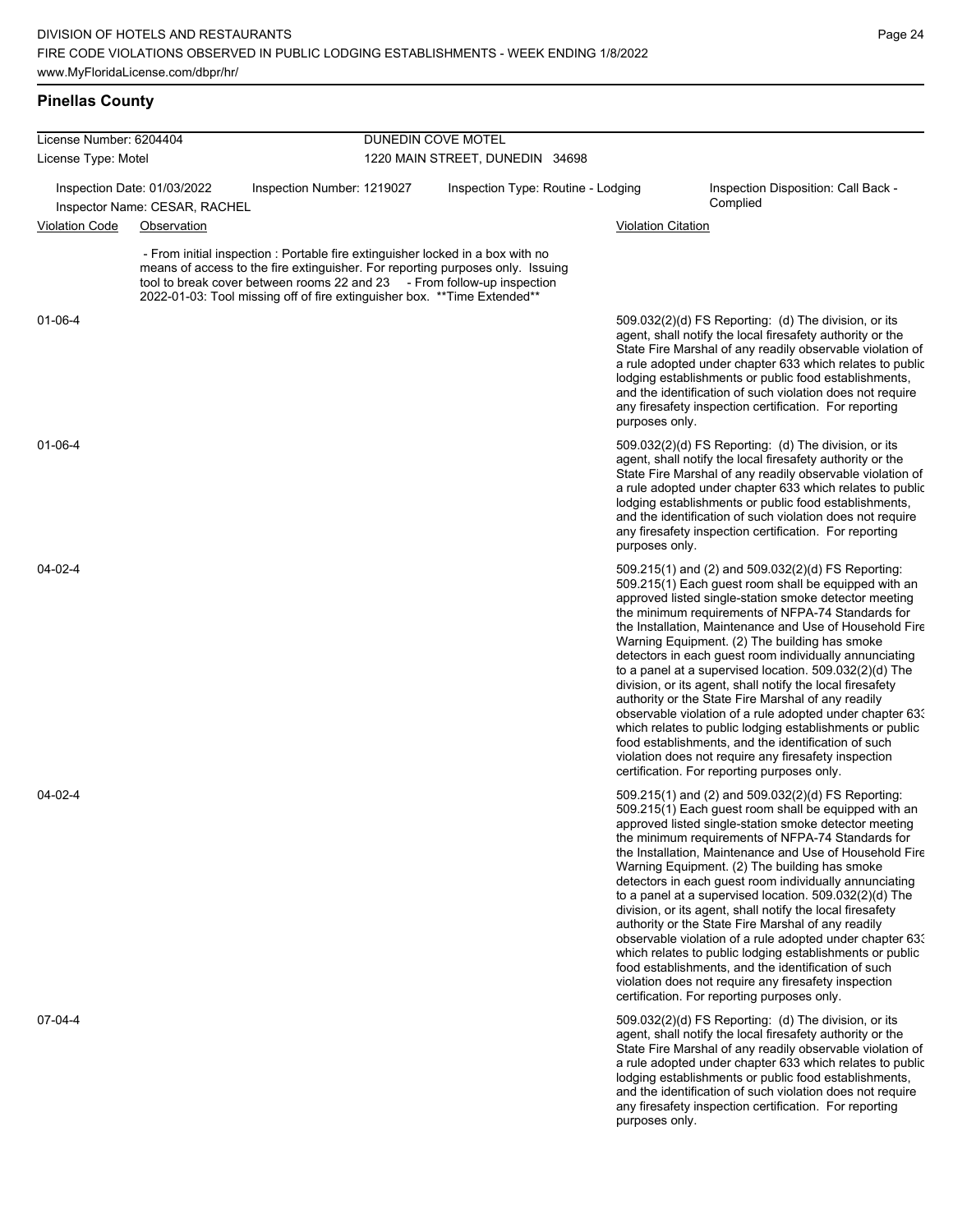| License Number: 6309180                                        |                |                                                                                | <b>LEGOLAND FLORIDA HOTEL</b>      |                                                                                                                                                                                                                                                                                                                                                                                                                                                                                                                                                                              |  |  |  |  |
|----------------------------------------------------------------|----------------|--------------------------------------------------------------------------------|------------------------------------|------------------------------------------------------------------------------------------------------------------------------------------------------------------------------------------------------------------------------------------------------------------------------------------------------------------------------------------------------------------------------------------------------------------------------------------------------------------------------------------------------------------------------------------------------------------------------|--|--|--|--|
| License Type: Hotel                                            |                |                                                                                | 1 LEGOLAND WAY, WINTER HAVEN 33884 |                                                                                                                                                                                                                                                                                                                                                                                                                                                                                                                                                                              |  |  |  |  |
| Inspection Date: 01/05/2022<br>Inspector Name: JACKSON, SHARON |                | Inspection Number: 1159649                                                     | Inspection Type: Routine - Lodging | Inspection Disposition: Inspection<br>Completed - No Further Action                                                                                                                                                                                                                                                                                                                                                                                                                                                                                                          |  |  |  |  |
| <b>Violation Code</b><br>Observation                           |                |                                                                                | <b>Violation Citation</b>          |                                                                                                                                                                                                                                                                                                                                                                                                                                                                                                                                                                              |  |  |  |  |
|                                                                | purposes only. | Trouble/alarm light illuminated on the fire alarm control panel. For reporting |                                    |                                                                                                                                                                                                                                                                                                                                                                                                                                                                                                                                                                              |  |  |  |  |
| $04 - 01 - 4$                                                  |                |                                                                                |                                    | 509.032(2)(d) FS Reporting: The division, or its agent,<br>shall notify the local firesafety authority or the State Fire<br>Marshal of any readily observable violation of a rule<br>adopted under chapter 633 which relates to public<br>lodging establishments or public food establishments,<br>and the identification of such violation does not require<br>any firesafety inspection certification. For reporting<br>purposes only.                                                                                                                                     |  |  |  |  |
| 08-04-4                                                        |                |                                                                                |                                    | 61C-1.004(10) FAC and 509.032(2)(d) FS Reporting:<br>61C-1.004(10) The insurance inspector's boiler report<br>shall be posted in the boiler room. 509.032(2)(d) The<br>division, or its agent, shall notify the local firesafety<br>authority or the State Fire Marshal of any readily<br>observable violation of a rule adopted under chapter 633<br>which relates to public lodging establishments or public<br>food establishments, and the identification of such<br>violation does not require any firesafety inspection<br>certification. For reporting purposes only. |  |  |  |  |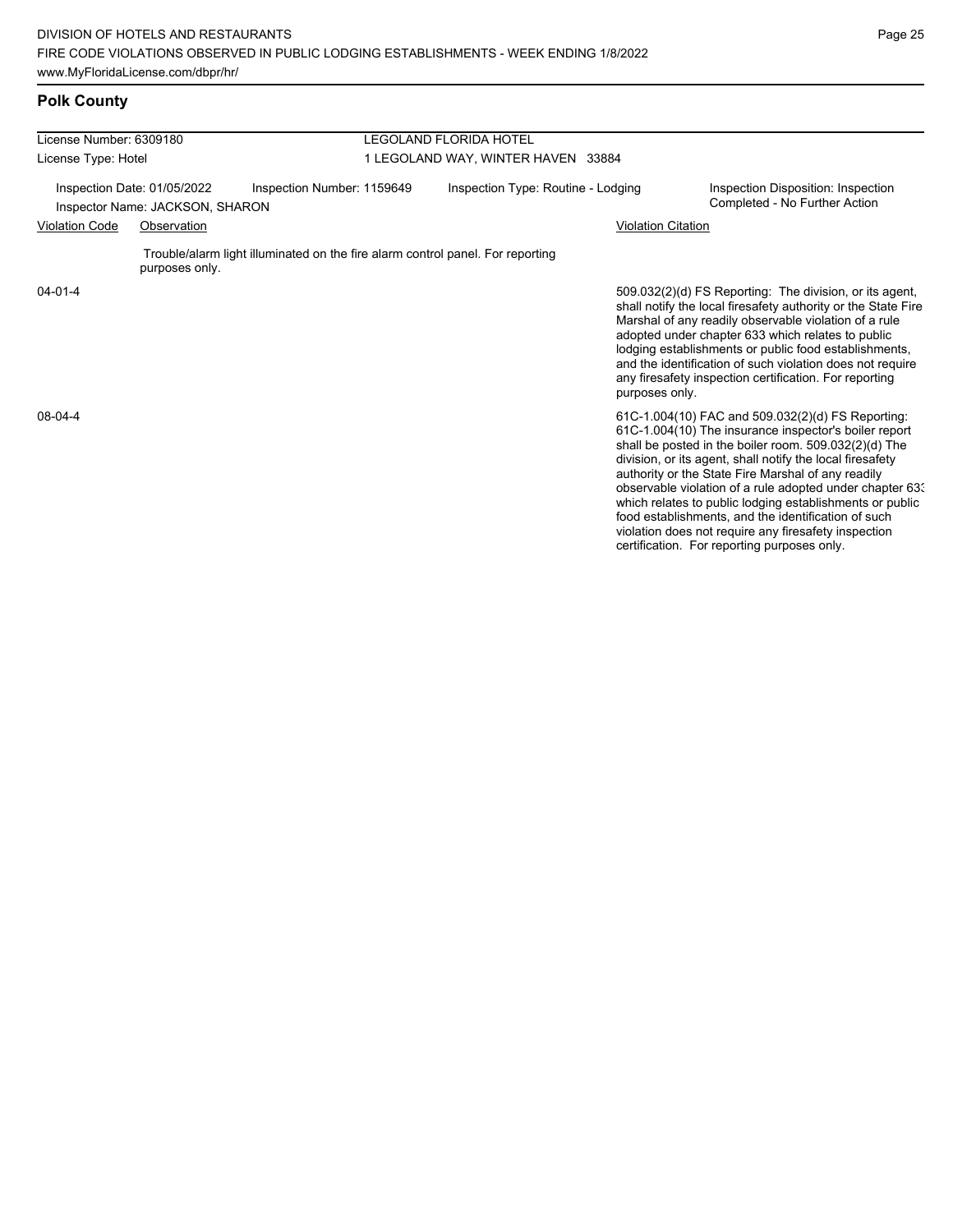| License Number: 6802686                                                                       |                                   |                                                                                                                                                             | <b>HYDE PARK APARTMENTS</b>           |                                    |                                                                     |                                                                                                                                                                                                                                                                                                                                                                                                                            |  |  |
|-----------------------------------------------------------------------------------------------|-----------------------------------|-------------------------------------------------------------------------------------------------------------------------------------------------------------|---------------------------------------|------------------------------------|---------------------------------------------------------------------|----------------------------------------------------------------------------------------------------------------------------------------------------------------------------------------------------------------------------------------------------------------------------------------------------------------------------------------------------------------------------------------------------------------------------|--|--|
| License Type: Apartment                                                                       |                                   |                                                                                                                                                             | 1901 HYDE PARK ST, SARASOTA 34239     |                                    |                                                                     |                                                                                                                                                                                                                                                                                                                                                                                                                            |  |  |
| Inspection Date: 01/06/2022<br>Inspection Number: 1526414<br>Inspector Name: CATTLEY, RAYMOND |                                   |                                                                                                                                                             | Inspection Type: Routine - Lodging    |                                    | Inspection Disposition: Inspection<br>Completed - No Further Action |                                                                                                                                                                                                                                                                                                                                                                                                                            |  |  |
| <b>Violation Code</b>                                                                         | Observation                       |                                                                                                                                                             |                                       |                                    | <b>Violation Citation</b>                                           |                                                                                                                                                                                                                                                                                                                                                                                                                            |  |  |
|                                                                                               | extinguisher in need of recharge. | Portable fire extinguisher pressure gauge indicates the extinguisher is in need of<br>recharge. For reporting purposes only. Observed in laundry room, fire |                                       |                                    |                                                                     |                                                                                                                                                                                                                                                                                                                                                                                                                            |  |  |
| $01 - 02 - 4$                                                                                 |                                   |                                                                                                                                                             |                                       |                                    | purposes only.                                                      | 509.032(2)(d) FS Reporting: (d) The division, or its<br>agent, shall notify the local firesafety authority or the<br>State Fire Marshal of any readily observable violation of<br>a rule adopted under chapter 633 which relates to public<br>lodging establishments or public food establishments,<br>and the identification of such violation does not require<br>any firesafety inspection certification. For reporting |  |  |
| License Number: 6804795                                                                       |                                   |                                                                                                                                                             |                                       | 2023-2095 HILLVIEW STREET LLC      |                                                                     |                                                                                                                                                                                                                                                                                                                                                                                                                            |  |  |
| License Type: Apartment                                                                       |                                   |                                                                                                                                                             | 2023-2095 HILLVIEW ST, SARASOTA 34239 |                                    |                                                                     |                                                                                                                                                                                                                                                                                                                                                                                                                            |  |  |
| Inspection Date: 01/06/2022<br>Inspector Name: CATTLEY, RAYMOND                               |                                   | Inspection Number: 1531431                                                                                                                                  |                                       | Inspection Type: Routine - Lodging |                                                                     | Inspection Disposition: Inspection<br>Completed - No Further Action                                                                                                                                                                                                                                                                                                                                                        |  |  |
| <b>Violation Code</b><br>Observation                                                          |                                   |                                                                                                                                                             |                                       |                                    | <b>Violation Citation</b>                                           |                                                                                                                                                                                                                                                                                                                                                                                                                            |  |  |
|                                                                                               |                                   | Electrical outlet damaged to indicate a malfunction. For reporting purposes only.<br>Observed damaged outlet cover in laundry room rear of building 2023.   |                                       |                                    |                                                                     |                                                                                                                                                                                                                                                                                                                                                                                                                            |  |  |
| 07-04-4                                                                                       |                                   |                                                                                                                                                             |                                       |                                    |                                                                     | 509.032(2)(d) FS Reporting: (d) The division, or its<br>agent, shall notify the local firesafety authority or the<br>State Fire Marshal of any readily observable violation of<br>a rule adopted under chapter 633 which relates to public<br>lodging establishments or public food establishments,<br>and the identification of such violation does not require                                                           |  |  |

any firesafety inspection certification. For reporting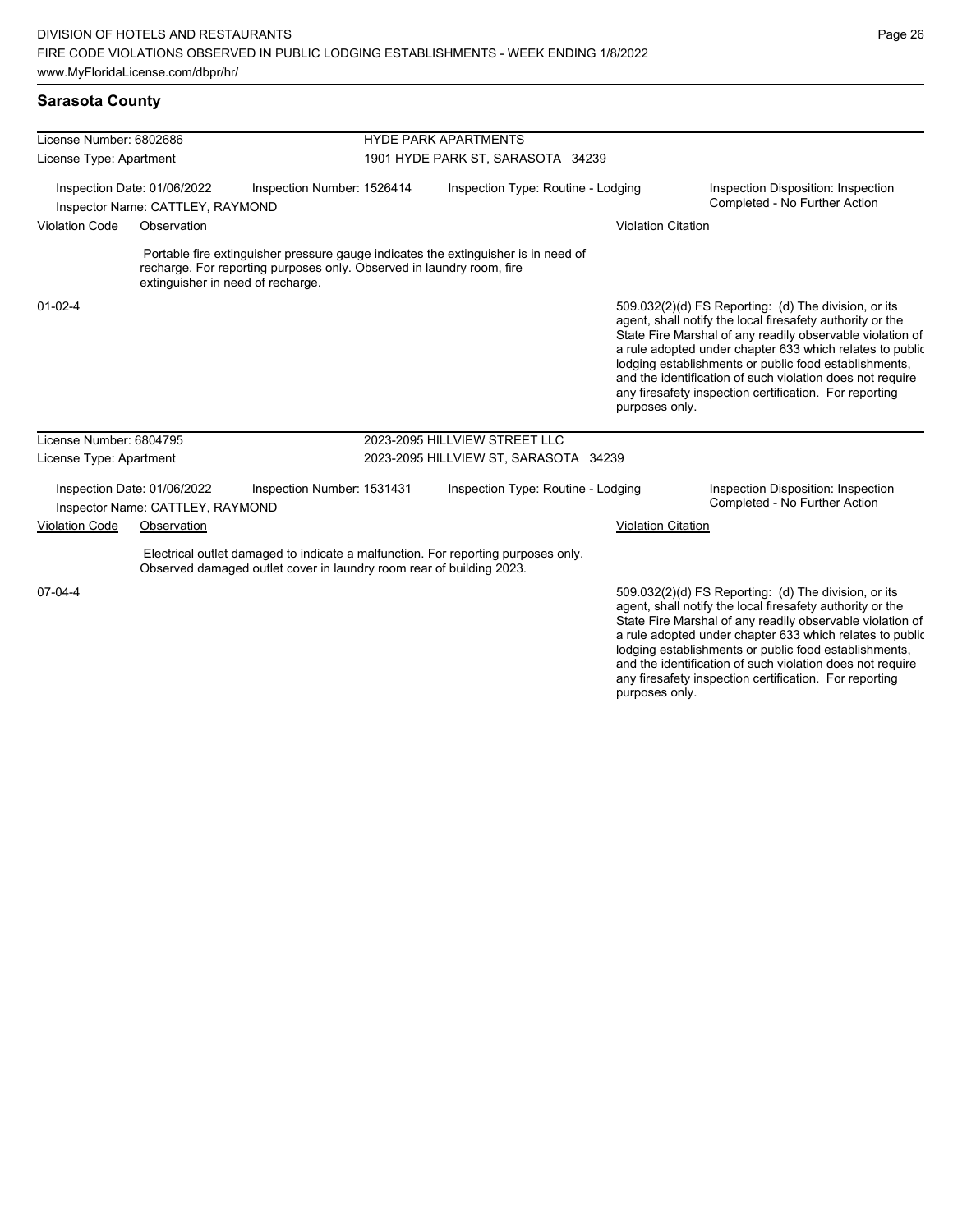## **St. Lucie County**

| License Number: 6602412                                                                                                 |                            |                                                                                                                                                 | MAYFLOWER TOWNHOMES LLC                  |                                          |  |                                                                                                                                                                                                                                                                                                |                                                                                                                                                                                                                                                                                                                                                                                                                            |  |
|-------------------------------------------------------------------------------------------------------------------------|----------------------------|-------------------------------------------------------------------------------------------------------------------------------------------------|------------------------------------------|------------------------------------------|--|------------------------------------------------------------------------------------------------------------------------------------------------------------------------------------------------------------------------------------------------------------------------------------------------|----------------------------------------------------------------------------------------------------------------------------------------------------------------------------------------------------------------------------------------------------------------------------------------------------------------------------------------------------------------------------------------------------------------------------|--|
| License Type: Apartment<br>Inspection Date: 01/03/2022<br>Inspection Number: 1514752<br>Inspector Name: HARROD, JESSICA |                            |                                                                                                                                                 | 1910 MAYFLOWER RD, FORT PIERCE 34950     |                                          |  |                                                                                                                                                                                                                                                                                                |                                                                                                                                                                                                                                                                                                                                                                                                                            |  |
|                                                                                                                         |                            |                                                                                                                                                 |                                          | Inspection Type: Routine - Lodging       |  |                                                                                                                                                                                                                                                                                                | Inspection Disposition: Inspection<br>Completed - No Further Action                                                                                                                                                                                                                                                                                                                                                        |  |
| <b>Violation Code</b>                                                                                                   | Observation                |                                                                                                                                                 |                                          |                                          |  | <b>Violation Citation</b>                                                                                                                                                                                                                                                                      |                                                                                                                                                                                                                                                                                                                                                                                                                            |  |
|                                                                                                                         | Missing from building 1910 | Portable fire extinguisher missing from it's designated location (sign present<br>indicating designated location). For reporting purposes only. |                                          |                                          |  |                                                                                                                                                                                                                                                                                                |                                                                                                                                                                                                                                                                                                                                                                                                                            |  |
| $01 - 03 - 4$                                                                                                           |                            |                                                                                                                                                 |                                          |                                          |  | purposes only.                                                                                                                                                                                                                                                                                 | 509.032(2)(d) FS Reporting: (d) The division, or its<br>agent, shall notify the local firesafety authority or the<br>State Fire Marshal of any readily observable violation of<br>a rule adopted under chapter 633 which relates to public<br>lodging establishments or public food establishments,<br>and the identification of such violation does not require<br>any firesafety inspection certification. For reporting |  |
| License Number: 6600834                                                                                                 |                            |                                                                                                                                                 |                                          | <b>HOLIDAY INN EXPRESS PORT ST LUCIE</b> |  |                                                                                                                                                                                                                                                                                                |                                                                                                                                                                                                                                                                                                                                                                                                                            |  |
| License Type: Hotel                                                                                                     |                            |                                                                                                                                                 | 10120 S FEDERAL HWY, PORT ST LUCIE 34952 |                                          |  |                                                                                                                                                                                                                                                                                                |                                                                                                                                                                                                                                                                                                                                                                                                                            |  |
| Inspection Date: 01/05/2022<br>Inspection Number: 1161896<br>Inspector Name: HYNES, MONICA                              |                            |                                                                                                                                                 | Inspection Type: Routine - Lodging       |                                          |  | Inspection Disposition: Inspection<br>Completed - No Further Action                                                                                                                                                                                                                            |                                                                                                                                                                                                                                                                                                                                                                                                                            |  |
| <b>Violation Code</b><br>Observation                                                                                    |                            |                                                                                                                                                 |                                          |                                          |  | <b>Violation Citation</b>                                                                                                                                                                                                                                                                      |                                                                                                                                                                                                                                                                                                                                                                                                                            |  |
|                                                                                                                         |                            | Smoke detector/alarm in guest room/unit damaged as to appear to be<br>inoperable. For reporting purposes only.                                  |                                          |                                          |  |                                                                                                                                                                                                                                                                                                |                                                                                                                                                                                                                                                                                                                                                                                                                            |  |
|                                                                                                                         |                            | Power light does not show on room 522. ** Corrected On-Site**                                                                                   |                                          |                                          |  |                                                                                                                                                                                                                                                                                                |                                                                                                                                                                                                                                                                                                                                                                                                                            |  |
| 04-03-4                                                                                                                 |                            |                                                                                                                                                 |                                          |                                          |  | 509.032(2)(d) FS Reporting: The division, or its agent,<br>shall notify the local firesafety authority or the State Fire<br>Marshal of any readily observable violation of a rule<br>adopted under chapter 633 which relates to public<br>lodging establishments or public food establishments |                                                                                                                                                                                                                                                                                                                                                                                                                            |  |

lodging establishments or public food establishments, and the identification of such violation does not require

any firesafety inspection certification. For reporting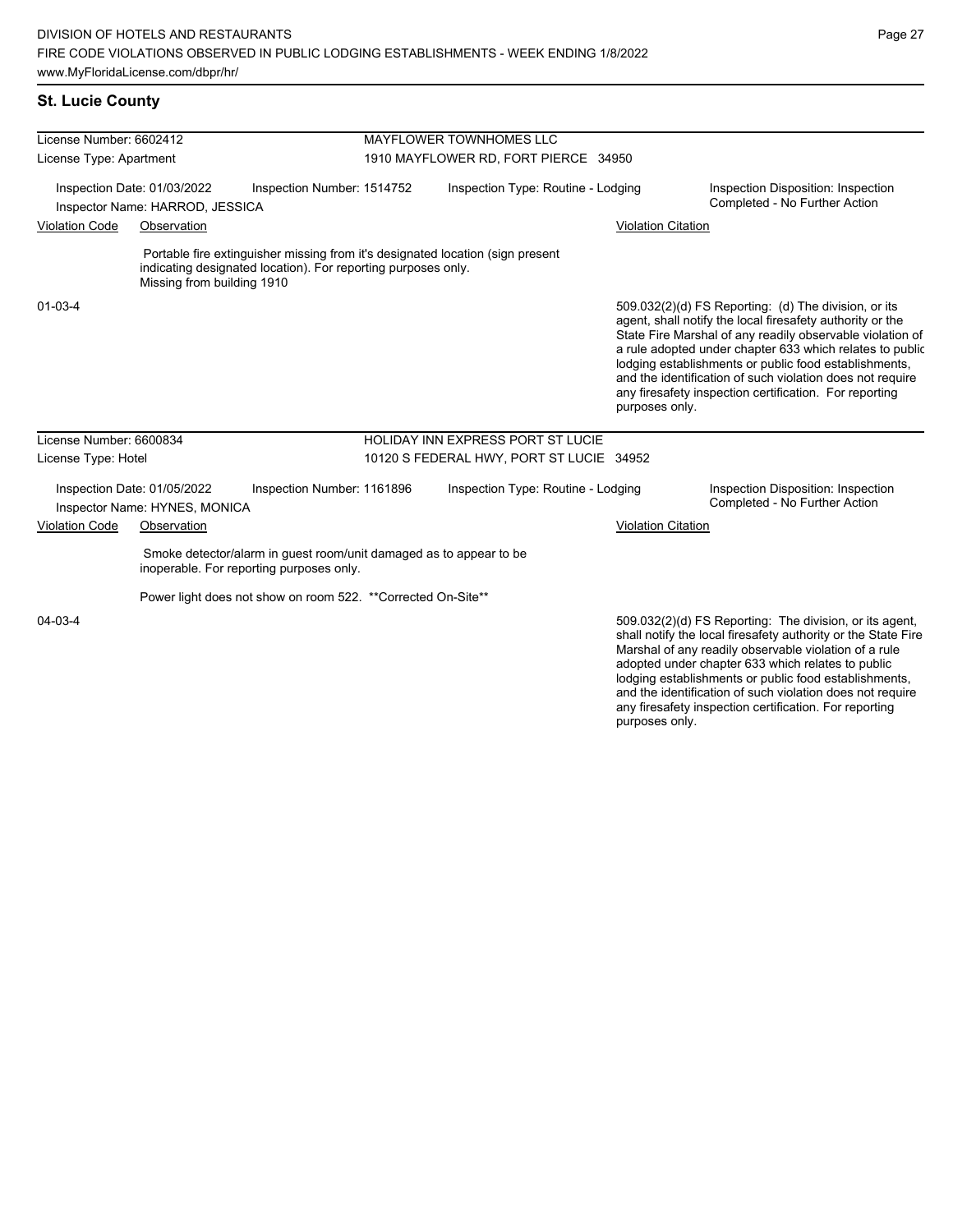# **Volusia County**

| License Number: 7401977<br>License Type: Hotel                                            |                                    |                                                                                                                                                             | BEST WESTERN INTERNATIONAL SPEEDWAY                   |                                                                                                                                                                                                                                                                                                                                                                                                                                          |                           |                                                                                                                                                                                                                                                                                                                                                                                                                                                                                                                                                                                                                                                                                                  |  |  |  |
|-------------------------------------------------------------------------------------------|------------------------------------|-------------------------------------------------------------------------------------------------------------------------------------------------------------|-------------------------------------------------------|------------------------------------------------------------------------------------------------------------------------------------------------------------------------------------------------------------------------------------------------------------------------------------------------------------------------------------------------------------------------------------------------------------------------------------------|---------------------------|--------------------------------------------------------------------------------------------------------------------------------------------------------------------------------------------------------------------------------------------------------------------------------------------------------------------------------------------------------------------------------------------------------------------------------------------------------------------------------------------------------------------------------------------------------------------------------------------------------------------------------------------------------------------------------------------------|--|--|--|
|                                                                                           |                                    |                                                                                                                                                             | 2620 INTERNATIONAL SPEEDWAY BLVD, DAYTONA BEACH 32114 |                                                                                                                                                                                                                                                                                                                                                                                                                                          |                           |                                                                                                                                                                                                                                                                                                                                                                                                                                                                                                                                                                                                                                                                                                  |  |  |  |
| Inspection Date: 01/06/2022<br>Inspection Number: 1159308<br>Inspector Name: ANGEL, TERRY |                                    |                                                                                                                                                             |                                                       | Inspection Type: Routine - Lodging                                                                                                                                                                                                                                                                                                                                                                                                       |                           | Inspection Disposition: Warning<br>Issued                                                                                                                                                                                                                                                                                                                                                                                                                                                                                                                                                                                                                                                        |  |  |  |
| <b>Violation Code</b><br>Observation                                                      |                                    |                                                                                                                                                             |                                                       |                                                                                                                                                                                                                                                                                                                                                                                                                                          | <b>Violation Citation</b> |                                                                                                                                                                                                                                                                                                                                                                                                                                                                                                                                                                                                                                                                                                  |  |  |  |
|                                                                                           |                                    |                                                                                                                                                             |                                                       | Trouble/alarm light illuminated on the fire alarm control panel. For reporting                                                                                                                                                                                                                                                                                                                                                           |                           |                                                                                                                                                                                                                                                                                                                                                                                                                                                                                                                                                                                                                                                                                                  |  |  |  |
|                                                                                           | purposes only.                     |                                                                                                                                                             |                                                       |                                                                                                                                                                                                                                                                                                                                                                                                                                          |                           |                                                                                                                                                                                                                                                                                                                                                                                                                                                                                                                                                                                                                                                                                                  |  |  |  |
| $04 - 01 - 4$                                                                             |                                    |                                                                                                                                                             |                                                       | 509.032(2)(d) FS Reporting: The division, or its agent,<br>shall notify the local firesafety authority or the State Fire<br>Marshal of any readily observable violation of a rule<br>adopted under chapter 633 which relates to public<br>lodging establishments or public food establishments,<br>and the identification of such violation does not require<br>any firesafety inspection certification. For reporting<br>purposes only. |                           |                                                                                                                                                                                                                                                                                                                                                                                                                                                                                                                                                                                                                                                                                                  |  |  |  |
| License Number: 7406402                                                                   |                                    |                                                                                                                                                             |                                                       | DAYTONA BEACH COURTYARD                                                                                                                                                                                                                                                                                                                                                                                                                  |                           |                                                                                                                                                                                                                                                                                                                                                                                                                                                                                                                                                                                                                                                                                                  |  |  |  |
| License Type: Hotel                                                                       |                                    |                                                                                                                                                             |                                                       | 1605 RICHARD PETTY BLVD, DAYTONA BEACH 32114                                                                                                                                                                                                                                                                                                                                                                                             |                           |                                                                                                                                                                                                                                                                                                                                                                                                                                                                                                                                                                                                                                                                                                  |  |  |  |
| Inspection Date: 01/05/2022                                                               | Inspector Name: OCASIO-LOPEZ, LISA | Inspection Number: 1160108                                                                                                                                  |                                                       | Inspection Type: Routine - Lodging                                                                                                                                                                                                                                                                                                                                                                                                       |                           | Inspection Disposition: Call Back -<br>Extension given, pending                                                                                                                                                                                                                                                                                                                                                                                                                                                                                                                                                                                                                                  |  |  |  |
| <b>Violation Code</b>                                                                     | Observation                        |                                                                                                                                                             |                                                       |                                                                                                                                                                                                                                                                                                                                                                                                                                          | <b>Violation Citation</b> |                                                                                                                                                                                                                                                                                                                                                                                                                                                                                                                                                                                                                                                                                                  |  |  |  |
|                                                                                           |                                    | from water pump. No expiration date on inspection report.<br>Under list of code violations states none required.<br>- From follow-up inspection 2022-01-05: |                                                       | Viewed two inspection reports both say inspected on 9/7/21 and leak observed<br>Per engineer invoice was not payed and that is why they do not have certificates.                                                                                                                                                                                                                                                                        |                           |                                                                                                                                                                                                                                                                                                                                                                                                                                                                                                                                                                                                                                                                                                  |  |  |  |
| 08-03-4                                                                                   |                                    |                                                                                                                                                             |                                                       |                                                                                                                                                                                                                                                                                                                                                                                                                                          |                           | 61C-1.004(10) FAC and 509.032(2)(d) FS Reporting:<br>61C-1.004(10) The insurance inspector's boiler report is<br>required annually for power boilers and high<br>pressure/high temperature boilers and biannually for low<br>pressure steam or vapor heating boilers. 509.032(2)(d)<br>The division, or its agent, shall notify the local firesafety<br>authority or the State Fire Marshal of any readily<br>observable violation of a rule adopted under chapter 633<br>which relates to public lodging establishments or public<br>food establishments, and the identification of such<br>violation does not require any firesafety inspection<br>certification. For reporting purposes only. |  |  |  |
| License Number: 7401632                                                                   |                                    |                                                                                                                                                             |                                                       | HOLIDAY INN RESORT DAYTONA BEACH OCEAN FRONT                                                                                                                                                                                                                                                                                                                                                                                             |                           |                                                                                                                                                                                                                                                                                                                                                                                                                                                                                                                                                                                                                                                                                                  |  |  |  |
| License Type: Motel                                                                       |                                    |                                                                                                                                                             |                                                       | 1615 S ATLANTIC AVE, DAYTONA BEACH 32118                                                                                                                                                                                                                                                                                                                                                                                                 |                           |                                                                                                                                                                                                                                                                                                                                                                                                                                                                                                                                                                                                                                                                                                  |  |  |  |
| Inspection Date: 01/05/2022                                                               | Inspector Name: WOOD, JUSTIN       | Inspection Number: 1220601                                                                                                                                  |                                                       | Inspection Type: Routine - Lodging                                                                                                                                                                                                                                                                                                                                                                                                       |                           | Inspection Disposition: Inspection<br>Completed - No Further Action                                                                                                                                                                                                                                                                                                                                                                                                                                                                                                                                                                                                                              |  |  |  |
| <b>Violation Code</b><br>Observation                                                      |                                    |                                                                                                                                                             |                                                       | <b>Violation Citation</b>                                                                                                                                                                                                                                                                                                                                                                                                                |                           |                                                                                                                                                                                                                                                                                                                                                                                                                                                                                                                                                                                                                                                                                                  |  |  |  |
|                                                                                           | purposes only.                     |                                                                                                                                                             |                                                       | Trouble/alarm light illuminated on the fire alarm control panel. For reporting                                                                                                                                                                                                                                                                                                                                                           |                           |                                                                                                                                                                                                                                                                                                                                                                                                                                                                                                                                                                                                                                                                                                  |  |  |  |
| $04 - 01 - 4$                                                                             |                                    |                                                                                                                                                             |                                                       |                                                                                                                                                                                                                                                                                                                                                                                                                                          | purposes only.            | 509.032(2)(d) FS Reporting: The division, or its agent,<br>shall notify the local firesafety authority or the State Fire<br>Marshal of any readily observable violation of a rule<br>adopted under chapter 633 which relates to public<br>lodging establishments or public food establishments,<br>and the identification of such violation does not require<br>any firesafety inspection certification. For reporting                                                                                                                                                                                                                                                                           |  |  |  |